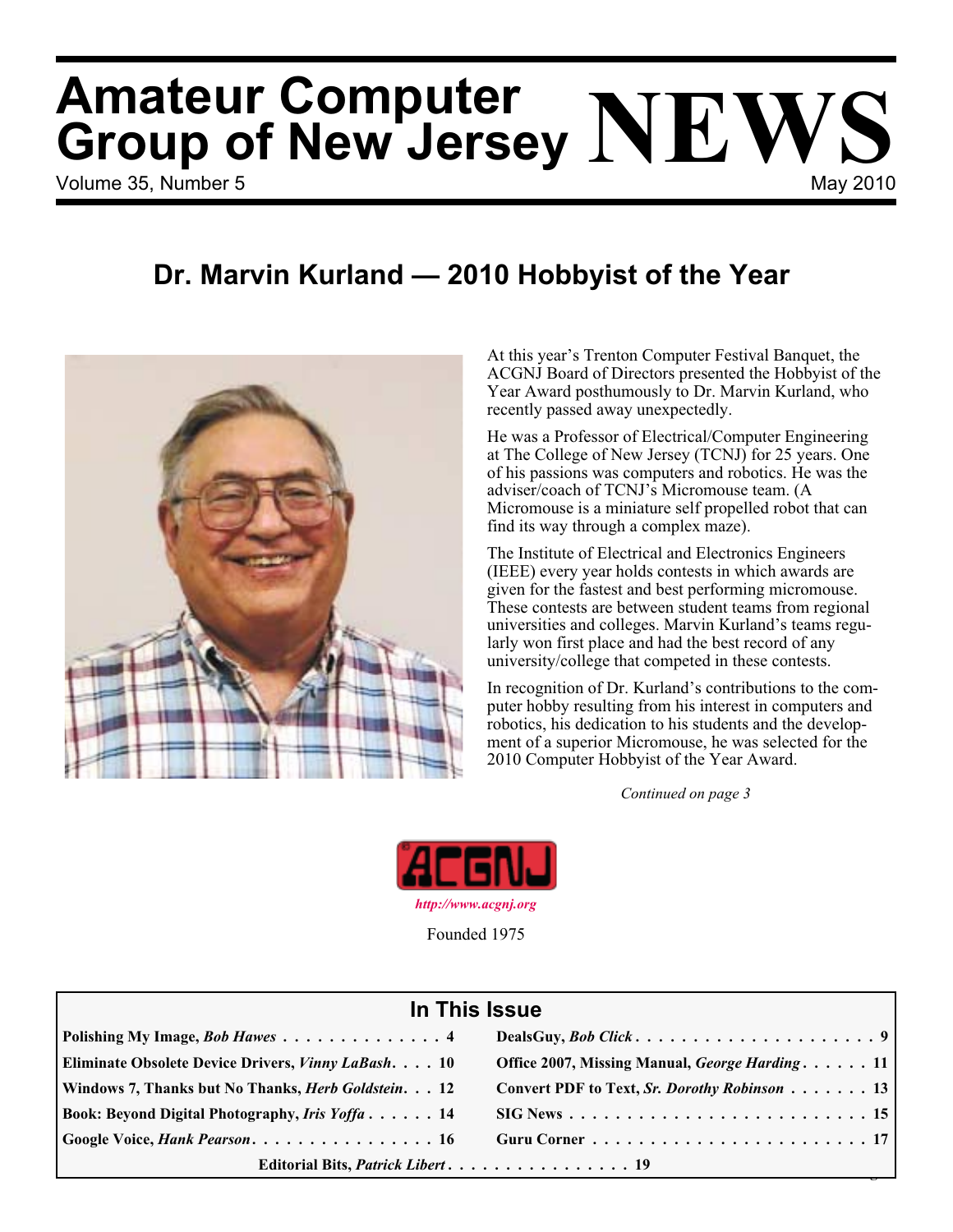#### **Officers, Directors and Leaders**

| <b>Officers</b>                |                  |                    | <b>Board of Directors</b>   |                     |                    |
|--------------------------------|------------------|--------------------|-----------------------------|---------------------|--------------------|
| President                      | Paul Syers       |                    | Director Emeritus           | Sol Libes           | $(609)$ 520-9024   |
| Vice President                 | Evan Williams    | $(908)$ 359-8070   | Through 2011                | Gregg McCarthy      |                    |
| Treasurer                      | Malthi Masurekar | $(732) 560 - 1534$ |                             | Arnold Milstein     | $(908)$ 753-8036   |
| Secretary                      | Seery Syers      |                    |                             | John Raff           | $(973)$ 992-9002   |
| Past President                 | Mike Redlich     | $(908)$ 246-0410   |                             | <b>Bob Hawes</b>    |                    |
|                                |                  |                    | Through 2010                | David McRitchie     |                    |
| <b>Special Interest Groups</b> |                  |                    |                             | Don McBride         | $(732) 560 - 0369$ |
| C Languages                    | Bruce Arnold     | (908) 735-7898     |                             | <b>Bill Farrell</b> | $(732) 572 - 3481$ |
| Firefox Activity               | David McRitchie  |                    |                             | Lenny Thomas        |                    |
| Genealogy                      | Frank Warren     | $(908)$ 756-1681   | <b>Standing Committees</b>  |                     |                    |
| Hardware                       | Mike Reagan      |                    | APCUG Rep.                  | Frank Warren        | $(908) 756 - 1681$ |
| Investing                      | Jim Cooper       |                    | <b>Facilities</b>           | John Raff           | $(973)$ 992-9002   |
| Java                           | Michael Redlich  |                    | Financial                   | Evan Williams       | $(908)$ 359-8070   |
| Layman's Forum                 | Matthew Skoda    | $(908)$ 359-8842   | Historian                   | Lenny Thomas        |                    |
| <b>LUNICS</b>                  | Andreas Meyer    |                    | Membership                  | open                |                    |
| NJ Gamers                      | Gregg McCarthy   |                    | Newsletter                  | <b>Bob Hawes</b>    |                    |
| WebDev                         | Evan Williams    | $(908)$ 359-8070   | Publicity                   | Gregg McCarthy      |                    |
| <b>Window Pains</b>            | John Raff        | $(973)$ 992-9002   | <b>Trenton ComputerFest</b> | Mike Redlich        | $(908)$ 246-0410   |
|                                |                  |                    | Vendor Liaison              | Arnold Milstein     | $(908)$ 753-8036   |
|                                |                  |                    | Webmaster                   | John Raff           | (973) 992-9002     |

### **ACGNJ News**

#### **Editor**

Barbara DeGroot 145 Gun Club Road Palmerton PA 18071 Tel: (570) 606-3596 bdegroot@ptd.net

**ACGNJ News** is published by the Ama- teur Computer Group of New Jersey, In- corporated (ACGNJ), PO Box 135, Scotch Plains NJ 07076. ACGNJ, a non-profit ed- ucational corporation, is an independent computer user group. Opinions expressed herein are solely those of the individual author or editor. This publication is **Copy-**<br>**right**  $\bigcirc$  2010 by the Amateur Computer<br>**Group of New Jersey, Inc., all rights re-Group of New Jersey, Inc., all rights re- served. Permission to reprint with ap- propriate credit is hereby given to non-profit organizations.**

**Submissions:** Articles, reviews, cartoons, illustrations. Most common formats are ac- ceptable. Graphics embedded in the docu- ment must also be included as separate files. Fax or mail hard copy and/or disk to editor; OR e-mail to Editor. Always confirm. Date review and include name of word processor used, your name, address and phone *and* name, address and phone of manufacturer, if available.

**Tips for reviewers:** Why does anyone need it? Why did you like it or hate it? Ease (or difficulty) of installation, learning and use. Would you pay for it?

**Advertising:** Non-commercial announce- ments from members are free. Commercial ads 15 cents per word, \$5 minimum. Camera ready display ads: Full page (7 x 10 inches) \$150, two-thirds page  $(4\frac{1}{2} \times 10)$  \$115, half-page \$85, one-third \$57, quarter \$50, eighth \$30. Discount 10% on 3 or more con- secutive insertions. Enclose payment.

**Publication Exchange:** Other computer user groups are invited to send a subscription to ACGNJ at the address below. We will re- spond in kind.

**Address Changes** should be emailed to *membership@acgnj.org* or sent to ACGNJ at the address below.

**Membership**, including subscription: 1 year \$25, 2 years \$40, 3 years \$55. Additional family members: \$10 each per year. Student : 1 year \$20. Senior citizen (over 65) 1 year \$20, 3 years \$45. Send your name, address and payment to ACGNJ, PO Box 135, Scotch Plains NJ 07076.

**Typographic Note**: The ACGNJ News is produced using Corel Ventura 5. Font fami- lies used are Times New Roman (TT) for body text, Arial (TT) for headlines.

#### **E-Mail Addresses**

Here are the e-mail addresses of ACGNJ Officers, Directors and SIG Leaders (and the Newsletter Editor). This list is also at (*<http://www.acgnj.org/officers.html>*).

| Bruce Arnold         | barnold@ieee.org                     |
|----------------------|--------------------------------------|
| Jim Cooper           | jim@thecoopers.org                   |
| Barbara DeGroot      | bdegroot@ptd.net                     |
| Mark Douches         | pcproblems@pobox.com                 |
| David Eisen          | ultradave@gmail.com                  |
| <b>Bill Farrell</b>  | wfarr18124@aol.com                   |
| Manuel Goyenechea    | Goya@acgnidotnetsig.org              |
| <b>Bob Hawes</b>     | bob.hawes@acgnj.org                  |
| Sol Libes            | sol@libes.com                        |
| Malthi Masurekar     | malthirm@verizon.net                 |
| Don McBride          | don@mcbride.name                     |
| Gregg McCarthy       | greggmajestic@gmail.com              |
| David McRichie       | dmcritchie@hotmail.com               |
| Andreas Meyer        | lunics@acgnj.org                     |
| Arnold Milstein      | mrflark@yahoo.com                    |
| John Raff            | $\overline{\text{iohn}(a)}$ raff.com |
| Mike Redlich         | mike@redlich.net                     |
| Matt Skoda           | som359@aol.com                       |
| Keith Sproul         | ksproul@noc.rutgers.edu              |
| Paul Syers           | paul.syers@acgnj.org                 |
| Lenny Thomas         | lenny.thomas@acgnj.org               |
| <b>Scott Vincent</b> | scottvin@optonline.net               |
| Frank Warren         | kb4cyc@webwarren.com                 |
| Evan Williams        | ewilliams@collaboron.com             |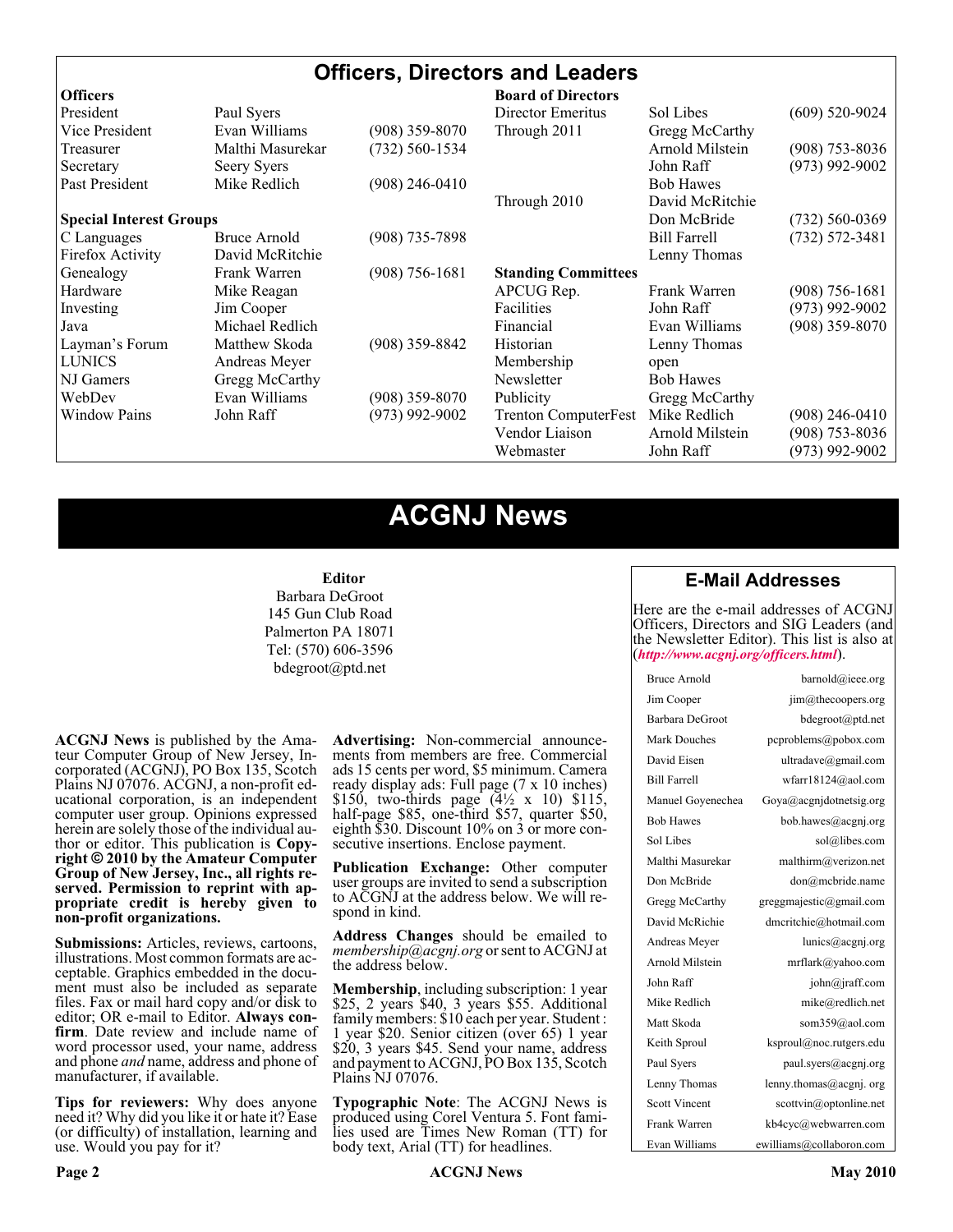

*ACGNJ President Paul Syers and TCF Chairman Allen Katz present the award at the TCF Banquet. Photo by John Raff.*



*Photo by John Raff*



TCNJ's School of Engineering's Micromouse that won first place in the 2005 IEEE Region 1 Completion

The Amateur Computer Group of New Jersey

presents the

**Hobbyist of the Year Award** 



in recognition of his

outstanding community service

through computing

including acting as advisor/coach to

The College of New Jersey

Micromouse Team

for many championship seasons

Presented at the 35th Annual Trenton Computer Festival April 23-25, 2010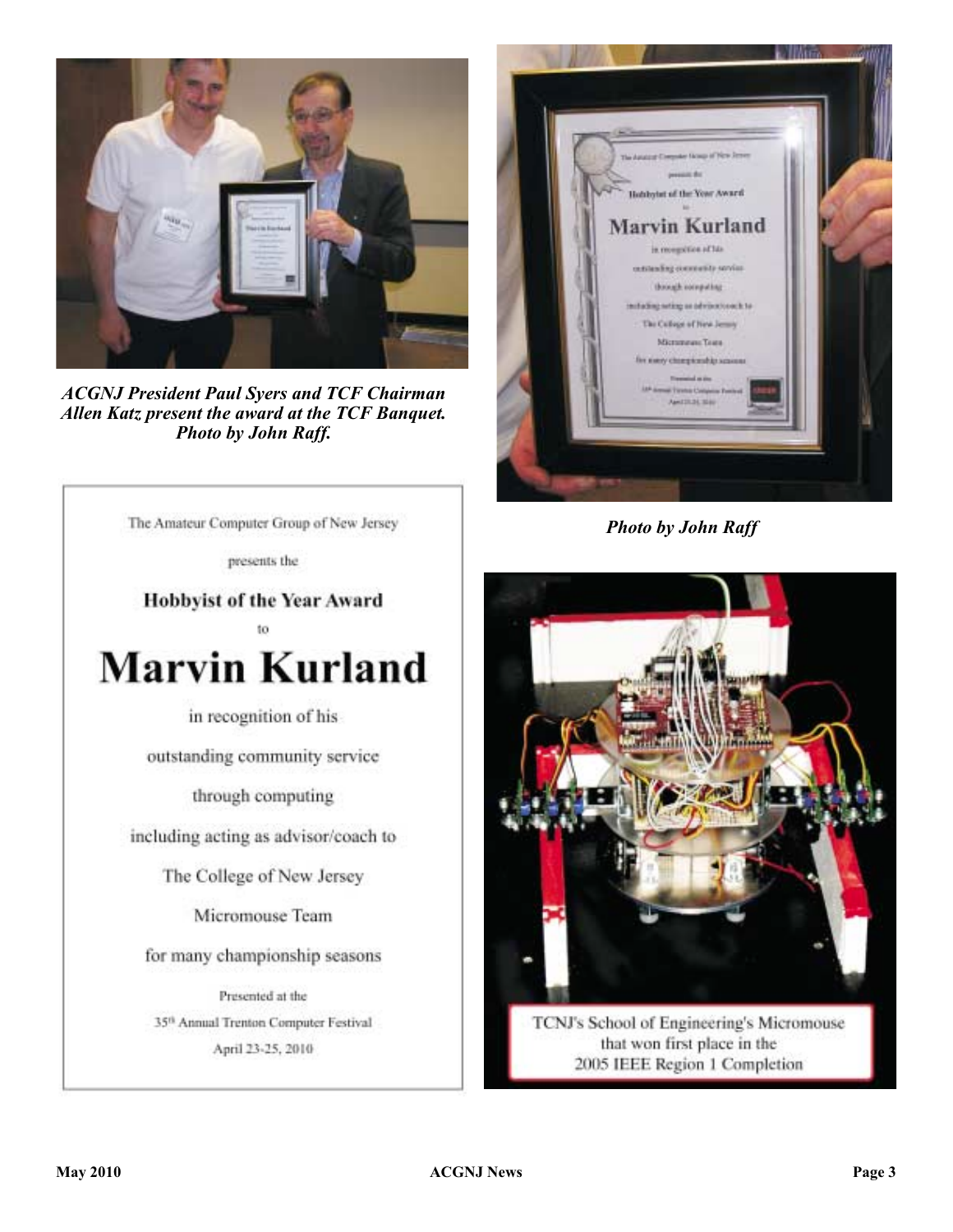# **Polishing My Image**

*Bob Hawes (bob.hawes@acgnj.org), ACGNJ*

In the past, I've written quite a few articles about backup images, and I've got at least one more "on tap"; but *this* article is about another kind of image: an ISO CD image. This year, we finally realized one of Editor Barbara DeGroot's long-time dreams. We produced a CD containing PDF copies of all our newsletters from the past thirty-five years. (All that we have, anyway. Barbara has been collecting and scanning printed copies of our "pre-electronic" newsletters for the past ten years or so, but we're still eight issues short of a complete set). Originally, we planned to use December 31, 2009 as our cut-off date, so we called this our "Beta .09 Release". (It's a Beta because of those missing issues, plus a few

"less-than-perfect" PDF files as well). Literally at the last minute, I decided to include our four existing 2010 issues, too; but I kept the .09 designation. It just "felt" better.

As I began writing this article, it was Sunday evening, April  $25<sup>th</sup>$ . The Trenton Computer Festival (TCF) had been over for just a few hours; and it was only a few more hours until midnight, my deadline for this newsletter article. However, as Newsletter Committee Chairman, it's within my power to grant myself an extension; and if there was ever a "good" time for me to callously abuse my official position for my own selfish personal gain, this would be the month for it. Due to the possibility of last-minute additions, the newsletter doesn't get "put to bed" until *after* the monthly Board of

*Continued above right Centinued below left*

TCF, I want to comment a bit about Richard Stallman's keynote address.

Right now, as I'm writing this, I did an Internet search for the term "father of open source". Of my first ten hits, *three* identified the Father of Open Source Software as Richard Stallman. Before listening to his keynote speech, I might have agreed with those results; but now I know that such appellations make Richard really, **really** *angry!* It seems to be a matter of philosophy, politics, and maybe even religion. Richard advocates Free Software exclusively; but it's not "free" as in "no cost" (though it can be). It's "free" as in "freedom", on a par with what Thomas Jefferson meant when he wrote "We hold these truths to be self-evident" in *The Declaration of Independence*. (Richard founded the Free Software Foundation, FSF, in October of 1985). My understanding is that Richard objects to the term "open-source" because a program's source code can be available; but still be extensively restricted in what users are allowed to do with it. That's *not* free. Apparently, the Free Software movement and the Open Source Software movement, despite describing similar development models, have *very* different cultures and philosophies.

To an outsider, this might seem to be just quibbling about words, but remember that Richard has been burned by semantics before; and *very* badly, too. In September of 1983, Richard launched the GNU Project to create a free Unix-like operating system, and he's been the project's lead

Directors meeting; and this particular month, that was *nine* days away. (Theoretically, it's possible to have a ten day gap, but nine is the longest interval that the calendar has bestowed upon us in a *long* time. Usually, we've got way too *few* days). Therefore, my asking Barbara for a couple of those days shouldn't have caused too much trouble. (Indeed, she gave me a whole week).

However, I couldn't devote all of that time to this article. Because just three more days after the Board meeting, I'm scheduled to repeat my "Comparing Office Programs" presentation, at the May 7<sup>th</sup> Main Meeting. I'd originally intended to give this talk at the February  $19<sup>th</sup>$  Window Pains Meeting, but things did *not* go well. That day, through hardly any fault of my own, I was very late. In a rush to get out, I couldn't take time to pack up and bring along my spare computer. So I just brought files (and *not* PDF files, either). When I finally arrived, though, for some reason none of my files (which *had* worked fine on my home computer) would run on the club computer, *or* on laptops brought to the meeting by a few of our members, either. Embarrassingly, my presentation turned out to be a non-starter. So, since I now have to pretty much completely re-do my talk, I needed to reserve some of my week for *that*, too. Now, you might reasonably ask why I hadn't done any of this *before* TCF. I've got a *really good* answer to that question; but first, having brought up the subject of

architect and organizer ever since. By 1991, Richard and his colleagues had completed most of the programs required for an operating system (libraries, compilers, text editors, shells, etc.); but their kernel was stalled and incomplete. That's when Linus Torvalds began writing his own Unix-like kernel, which he called Linux. In 1992, Linus dropped his original non-commercial license and released his kernel under the GNU GPL (General Public License). That same month, Owen Le Blanc of the Manchester Computing Centre (part of the University of Manchester, England) combined *many* GNU programs with that *single* Linux kernel to produce a free Unix-like distribution that was capable of being independently installed on a computer; and he called it MCC Interim Linux. Just like that, *nine* years of *hard* work by Richard and his colleagues were completely ignored; and vanished from history as far as many people were concerned.

Nowadays, there are literally hundreds of Linux "distros" out there, and the very much alive GNU Project is *still* maintaining and upgrading a considerable number of the programs included in each and every one of them. However, most sources now say; "Linux was founded in 1991 by Linus Torvalds", when they *should* say something like; "That-which-we-now-call-Linux was founded in 1983 by Richard Stallman". I don't agree with many (maybe even most) of Richard's inflammatory statements; but I can certainly understand why he might be a bit peeved. Now,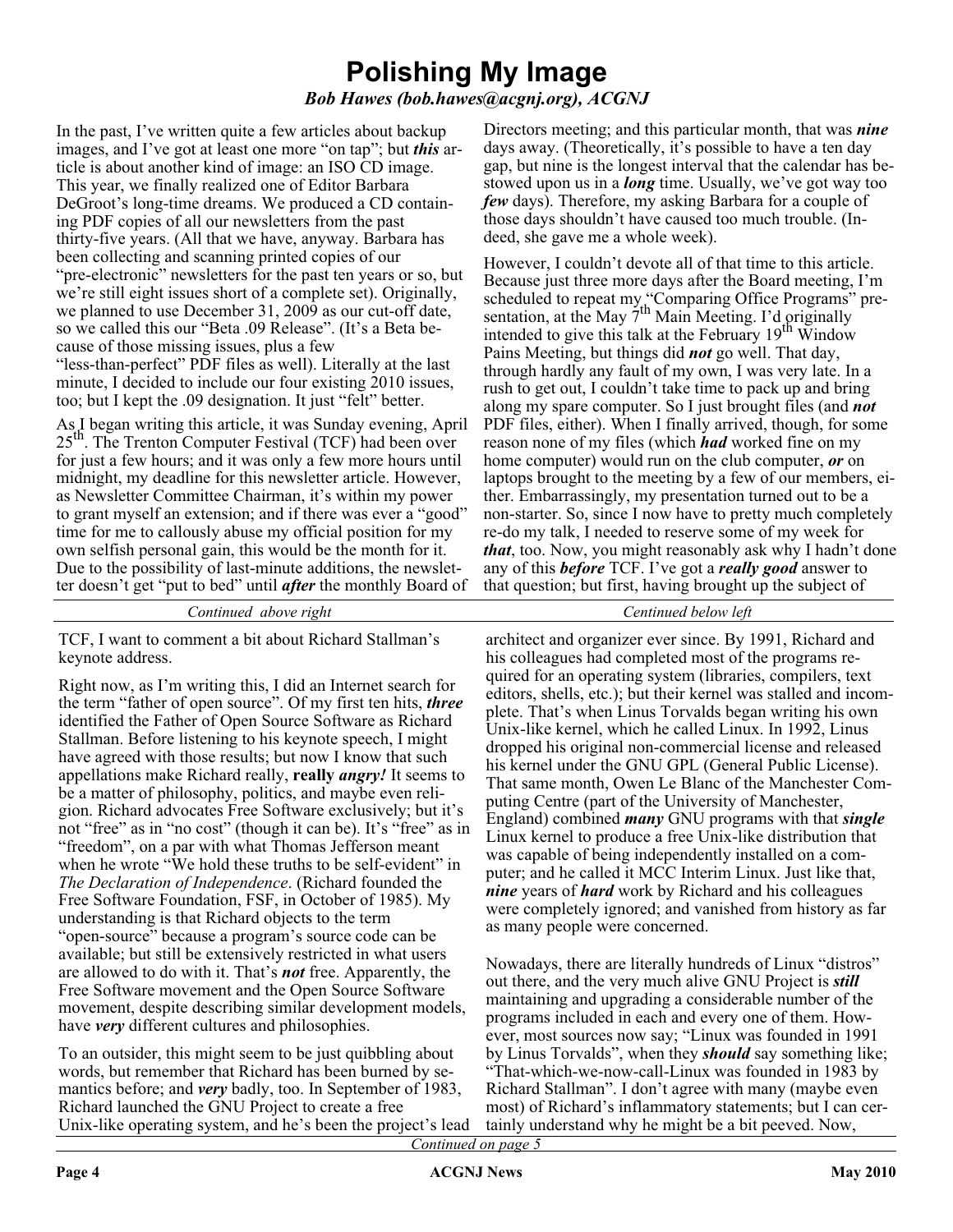finally, here's my aforementioned comment about his keynote address: "For the most part, I liked it. Not only was I amused, entertained and provoked; but I learned a few things, too". Well, that's enough about him. Let's give fact-checking credit to my favorite Internet reference source (Wikipedia, the free encyclopedia, *[www.wikipedia.org](http://www.wikipedia.org)*), then let's get back to me.

In early 2008, having seen Barbara's request for missing back issues in each of our newsletters for only about three years, it occurred to me that *whenever* we actually got around to producing a "complete newsletter collection CD", it would be obsolete in less than a month (as soon as our next issue came out). Therefore, why wait any longer? If we ever found any of those missing issues, we could always include them in our *next* CD. (Because we'd *have* to do an updated CD every year or so). So I started going through each existing PDF file from the beginning, collecting information that I split up into four files (a Complete Index file, a Newsletter History file, a Special Interest Group History file, and a "Bad Copy" file).

In May, ever on the lookout for material, I published the contents of the Newsletter History file as the *Newsletter History* section of *That's History, Officer...* (my article in the June 2008 issue of ACGNJ News). Then, I got heavily involved in the 2008 By-Laws Revision Committee and didn't do anything newsletter related again until September. That's when I got the *really* unpleasant surprise that I've

back "up to snuff"). I'd planned to devote most of my available April "computer time" to the Newsletter CD project, if necessary. Now, I had just *nine* days to do it *all*. Luckily,

Here, we have to take a brief digression into philosophy.

I'd already ordered the CDs.

written up several times already, most recently just last month. To make a long story short, that May I'd only viewed our old newsletter PDF files over the Internet, and thus hadn't bothered to save a set of my own copies on my own computer. Big mistake. That September, I *couldn't* view *any* of the newsletters over the Internet; and in three *horrible* days, I was able to download just 275 of our PDF files, a total of only 414.6 MB. (For further details, see *A Bottleneck in the Cloud* in the 'TCF Edition 2010' of ACGNJ News, aka April 2010. For even more details, see *Turkey with Gremlins* in the November 2008 issue, *The Historical Record* in the December 2008 issue, and/or *A Great Disturbance in the Force* in the End-of-Year 2008 Supplement). Anyway, I just barely managed to publish the contents of my Special Interest Group History file as the *SIG History* section of *Halloween and History* (my article for the October 2008 issue of ACGNJ News). Then, I pretty much abandoned the CD project for all of 2009.

On April  $1<sup>st</sup>$ , 2010 (how appropriate), I had some computer problems. I know. I'm a knowledgeable Computer Guy; but stuff like this happens, even to people like me. One of my monthly "duties" is to send out our ACGNJ Announcement.<br>At about *Noon* on April 2<sup>nd</sup>, I managed to send out (from a friend's computer) a short message listing the speaker and topic for that evening's Main Meeting. I didn't get the rest of our usual monthly information out until the morning of April  $14<sup>th</sup>$ . (That's when I finally got my main computer

*Continued above right Continued below left*

tion. (The preceding information was paraphrased from the Delkin website, *[www.delkin.com](http://www.delkin.com)*).

On the other hand, my fellow member was of the opinion that two years was an acceptable lifespan for a CD that would be obsolete in *one* year. Unfortunately for me, when the matter came to a vote at the March 30<sup>th</sup> Board Meeting, a majority supported *him*. So I did the only thing I could do: I volunteered to pay for the first batch of Delkin CDs myself. They cost me \$59.99 for a spindle of 25. That's just under \$2.40 per CD (almost what I had to pay for each ordinary CD when I got my first CD Recorder back in 1997).

Now, back to the last-minute rush. When I picked up the CD project again, I found that my Complete Index file was hardly even started, and that there were a dozen entries in my "Bad Copy" file. There was *no* way that I could create an Index in the time available, so I had to "table" that file until next year. At her request, I e-mailed my "Bad Copy" file to Barbara. I spent the days from the  $15<sup>th</sup>$  to the  $20<sup>th</sup>$  organizing the new "final" source directory for my CD, which involved comparing the files in my two older source directories: One containing the PDF files that I'd downloaded individually from the club website; and the other containing files that John Raff had copied for me all at once, directly from the club server via FTP (File Transfer Protocol). To do those comparisons, I used MD5summer.exe, which can run under Linux through Wine (a Windows emulator). Most files compared equally,

On the subject of our CDs, I had an argument with a fellow club member whose opinions I usually agree with. I guess, in my own way, I'm as wacky as Stallman. In this instance, I just *couldn't* bring myself to manufacture an inferior product; and in case you don't know it, most CDs sold today are putrescent garbage: hardly likely to last more than two years. I wanted us to use Delkin Archival Gold CDs. According to Delkin, the National Institute of Standards and Technology (NIST) used accelerated aging procedures to test the longevity of these disks, and they were shown to safely store data for more than 300 years. Supposedly, their Phthalocyanine dye reacts quicker to the writing laser than dyes used by other manufacturers, thus making sharper pit edges; and should also last significantly longer when subjected to the harmful effects of heat, humidity, and UV light. Plus, these disks use 24 karat gold (one of the most inert elements on earth) in their reflective layers to prevent corrosion. Finally, their "Scratch Armor Scratch Resistant Coating" is said to protect the surface of these discs over ten times better than uncoated media. All in all, Delkin claims that their "Archival Gold" disks provide the most extreme protection for your data from long-term degrada-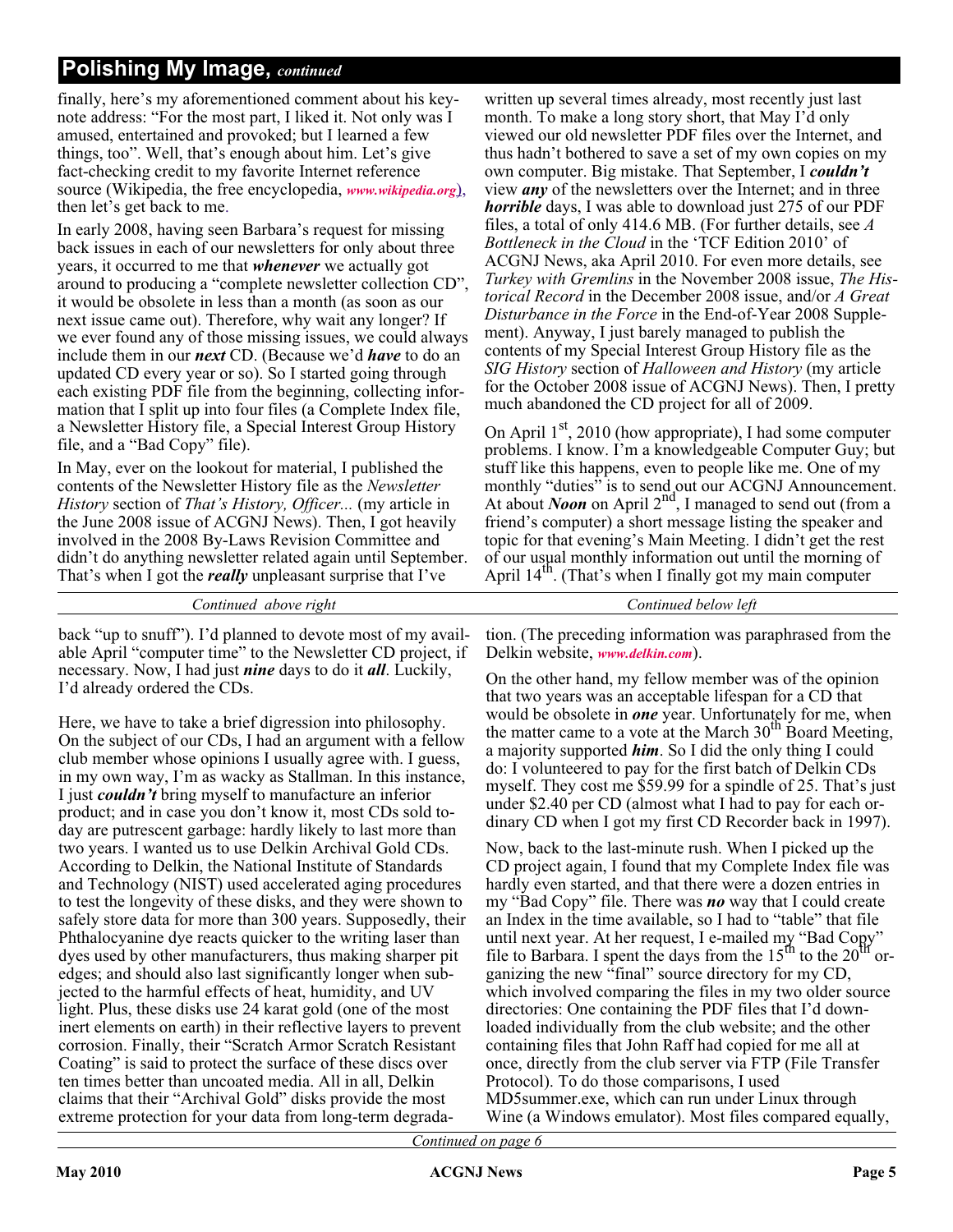so I just copied them to my new directory; and then I ran MD5summer again to make sure that none of my files had become corrupted during that last copy. For those few files that *didn't* compare, I had to ask Barbara to e-mail me a copy of the original file stored on *her* computer as a "tie-breaker". I also made updated copies of my Newsletter History file (NLHIST09.PDF), my SIG History file (SIGHIS09.PDF), and my "Bad Copy" file (KNOWNBAD.PDF). I'd originally planned to do my ReadMe file as an HTML file, maybe featuring a master file list containing direct links to every other file on the CD. Now, however, I didn't have any time to learn how to do this (if, indeed, it was possible at all). I considered making a traditional README.TXT file instead; but every *other* file on the CD was a PDF file, so I made it as README.PDF, too.

On April  $20^{th}$  and  $21^{st}$ , much to my surprise and delight, Barbara sent me back *ten* corrected files from my "Bad" list. Plus, I created the first draft of my CD label on the  $21<sup>st</sup>$ , too. Then, on the  $22<sup>nd</sup>$  and  $23<sup>rd</sup>$ , Barbara found *twenty-five* more erroneous files, fixed them *all*, and e-mailed the corrected versions to me. Also on April 23<sup>rd</sup>, I created the final version of my CD label, and printed out fourteen copies of it before 5:00 PM. (That was so I'd have time to run to the store if my printer happened to run out of ink; but it didn't). My plan was to produce an initial run of 12 CDs; but I printed a seventh sheet (containing two more labels) as a spare, just in case I ruined one or two later. At

*Continued above right Centinued below left*

ran. On the other hand, Barbara uses long file names for everything on *her* computer, so *all* the files she sent me had to be manually renamed shorter.

There are two "extra" files where each NN was replaced by a **three** character descriptor. The 1976 Membership Directory is named 1976DIR.PDF, and the Program for the **first** Trenton Computer Festival is named 1976TCFX.PDF. We actually **did** use X as the suffix for "bad" files. Although Barbara managed to fix **thirty-five** of them, there are still two left on the CD. The TCF Program is marked with an X because the bottom of the last sheet (containing pages 15 and 16) was torn off before the PDF file was scanned. Then there's the May 1976 issue (Volume 2, Number. 5). It's 16 pages long, with many faded and/or illegible areas. Its name is 1976\_05X.PDF. When a good replacement is created, it will be named 1976\_05A.PDF. If, for some reason, another revision has to be made, it will be named 1976 05B.PDF. As things currently stand, we could make up to **eighteen** new versions before coming into conflict with our next set of files: Issues published **outside** of the usual numerical sequence. Six of these are currently known to exist. Five are Supplements, and we're counting the sixth as a Supplement, too. Three were sent out in 1987: two four-pagers labeled "Supplement May 1987" and "Supplement June 1987", plus one eight-pager labeled

6:23 PM on the  $23<sup>rd</sup>$ , Barbara sent me one more message, suggesting that we include our latest advertisement for back issues on the CD. I added it to both KNOWNBAD.PDF and README.PDF. Then, I took a *short* break for supper.

When I returned, I set about resolving incompatible naming systems. On the Internet, John Raff uses a YYYY**-**NN.PDF layout, where YYYY is the four digit year followed by a hyphen, and then NN is a two digit number. Mostly, those two digits represent the Issue Number; but in some years in the mid two thousands, they represented the month, instead. Furthermore, if John ever needed a few more characters or numbers for some reason, he just stuck them on the end, creating a long file name. However, to insure that our newsletter collection CD could be read by as many operating systems as possible, I decided to manufacture it as a strict ISO9660 disk. That meant *no* Joliet or Rockridge extensions, so *no* long file names; just the good old DOS "8.3" format. On the CD, names had to fit into the following pattern: YYYY**\_**NNX.PDF, where YYYY is the four digit year followed by an underscore, NN is the two digit Issue Number (always), and X is a suffix (making use of the one additional space available in the 8.3 format). That suffix could be a single upper-case letter (or possibly a single digit number); but most often it was *not* used at all. Actually, I only had to manually rename a few of John's files. (Just those that interfered with the suffix). Because hyphens are *not* valid ISO9660 characters, the CD creation software would convert them all into underscores *automatically* as it

"Supplement September 1987". Using S (for Supplement), they're named 1987 05S.PDF, 1987 06S.PDF and 1987\_07S.PDF. Next, in 1993 (for the first time in seven years), a summer issue was published, identified as "Volume 18 Issue 6.5 July-August 1993". When sequentially sorted, though, a file named 1993 065.PDF will not wind up between 1993\_06.PDF and 1993\_07.PDF. (Instead, it reads as 65, so it becomes the **last** 1993 entry). However, if named 1993\_06S.PDF, it **will** fall where it should. So, even though it's not really a Supplement, that's the name we're using here. (Anyway, an S **does** sort of look like a 5). Then, we have two more recent additions: a four-pager labeled "Volume 33, Number 06S End-of-June 2008 Supplement" and a twenty-pager labeled "Volume 33, Number 10S End-of-Year 2008 Supplement". They get the names 2008 06S.PDF and 2008 10S.PDF, respectively.

Finally, there are two "combinations". In 1982, when the August newsletter couldn't actually be mailed out in August, the club put out a 40 page "Double Size" issue in September (called "VOLUME 8 NUMBERS 8 AND 9 AU-GUST AND SEPTEMBER 1982"); and when the December 1989 newsletter was delayed, the regular January 1990 issue was published, but it was called "Vol 14, No. 10 & Vol 15, No. 1 Dec '89, Jan '90". On the CD, we made "evil twins" for each file. Thus, 1982\_08.PDF and

*Continued on page 7*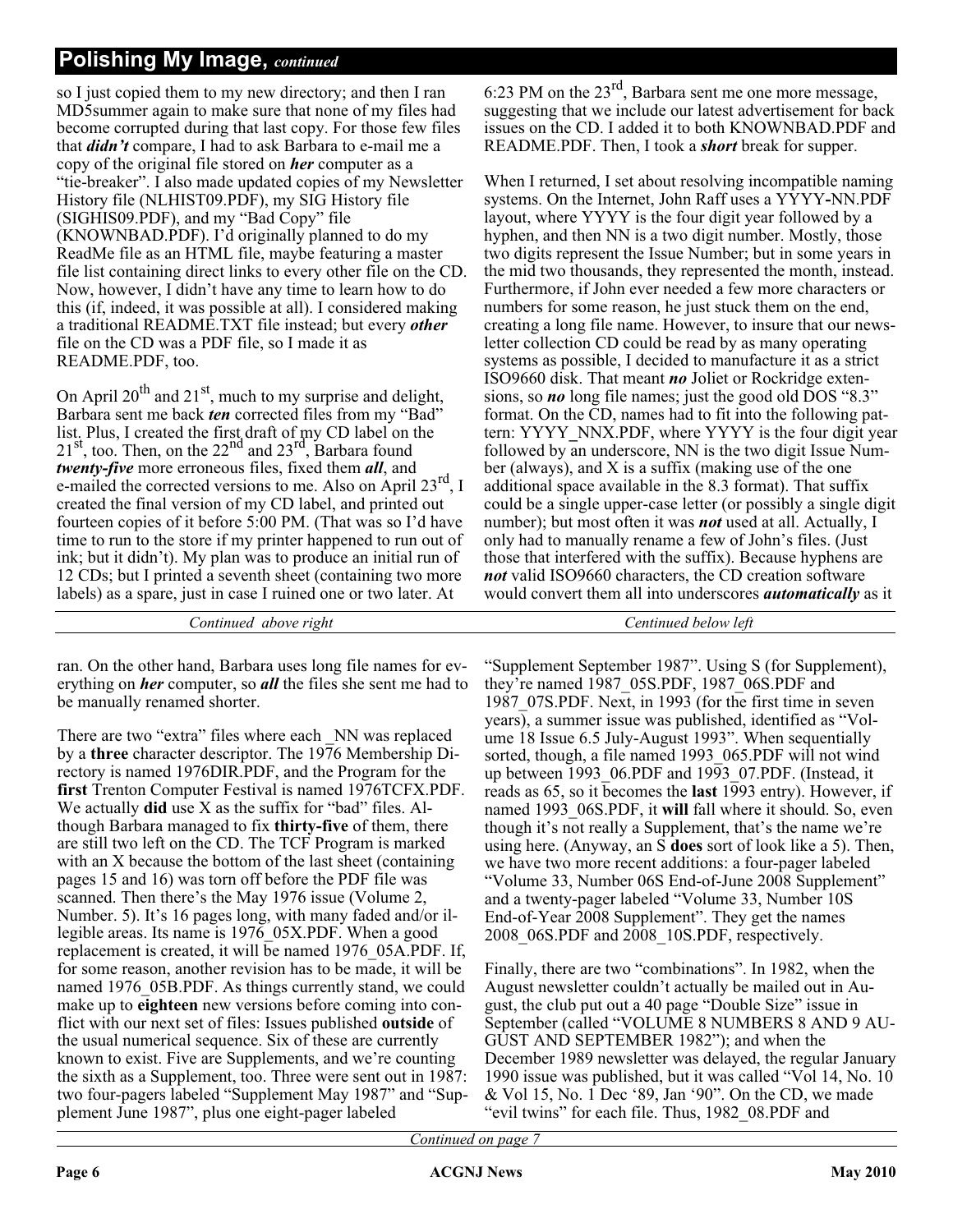1982\_09.PDF are duplicates; and so are 1989\_10.PDF and 1990 $\overline{01}$ .PDF. (I thought about giving one file in each of those pairs a suffix T, for Twin; but I decided that it might cause more trouble than it was worth, so I *didn't*).

Therefore, the files on this first edition CD carry only three suffixes: A, S and X. The first seven characters in names marked with an A or an X are unique (not repeated in that same order anywhere else on the disk); but the first seven characters in the names marked with an S are *not*. In fact, they're *exactly* the same as the first seven characters in the names of the files listed in the CD directories directly *before* each and every one of them. I realize that this could cause confusion, especially to someone who *didn't* read the entire ReadMe file. However, this was the best system that I could come up with; and it *does* follow the order of publication as exactly as possible. (If somebody out there can come up with a better system, let us know. If we like it, we could use it on the *next* CD).

Before moving on from the topic of suffixes, I need to make a confession. There are thirty-six files on the CD that are marked with the suffix A. Unfortunately, there *should* be thirty-seven. Thirty-five of them are scanned-in PDF

#### *Continued above right Centinued below left*

files on the CD are the latest versions, though. Apparently, I just *forgot* to mark the second one with an A. Why is that such a big deal? Because without it, how could anyone know that different versions of that file existed, or if they had the latest version. In 2008 06A.PDF, some new content was added to a blank area on page 18, so that A is important. In 2009\_06.PDF, no content was added, but the *order* of the items on page 3 was changed. Oh well, at least no information is in danger of being lost; but on the next CD, that file *will* get an A. (Considering how tired I was when I finally finished, we'll be lucky if this mistake is the *only* one that I made on the CD).

Earlier, I mentioned using MD5summer.exe to compare files. I should make it clear that MD5summer does *not* compare files to each other. It compares a group of files to a list of 32 character checksums. Usually, I include a file named VERIFY.MD5 (or sometimes VERIFY.MD5) on every CD and DVD that I create. MD5summer.exe (or any other MD5 program) can use that file to check that every file on the disk is still good. This CD, though, was intended for a wider audience than any disk I've ever done before. If I'd included that file on the CD, I would have had to explain what it was, and how to use it. So while I still made that file, I didn't put it on the CD. I kept it in the ACGNJ\_CD directory on my computer instead; but I used it *repeatedly* to insure that none of my files had accidentally become corrupted. (It's true that hard disks are *much* more reliable these days; but it's also true that you can *never, ever* guarantee that a copy operation will go perfectly. While MD5summer is not as foolproof as a bit-for-bit binary comparison would be, it's more than good enough to identify accidental damage).

files that Barbara fixed (1975\_04A.PDF, 1976\_06A.PDF, 1977\_01A.PDF, 1977\_02A.PDF, 1978\_08A.PDF, 1979\_08A.PDF, 1979\_11A.PDF, 1984\_02A.PDF, 1985\_05A.PDF, 1985\_10A.PDF, 1987\_09A.PDF, 1987\_10A.PDF, 1988\_05A.PDF, 1988\_06A.PDF, 1988\_09A.PDF, 1989\_04A.PDF, 1990\_05A.PDF, 1990\_09A.PDF, 1992\_08A.PDF, 1993\_03A.PDF, 1993\_04A.PDF, 1993\_05A.PDF, 1993\_08A.PDF, 1994\_02A.PDF, 1994\_05A.PDF, 1994\_06A.PDF, 1996\_02A.PDF, 1996\_05A.PDF, 1996\_08A.PDF, 1996\_10A.PDF, 1997\_02A.PDF, 1997\_03A.PDF, 1997\_06A.PDF, 1998\_06A.PDF and 2000\_09A.PDF). The other two are more recent "all-electronic" PDF files. Given our extremely short deadline to publication interval, it's not *too* surprising that mistakes occasionally happen. When they do, Barbara fixes them and then we put up a replacement file on the club website. Previously, we just re-used the exact same filenames, and didn't make a fuss about it. However, two files (2008\_06A.PDF and 2009\_06.PDF,) were fixed by Barbara, but somehow the replacements *never* got put up. Even as I write this, I took a quick look at the club website, and the old versions were still there. *Both*

OK. So I got the files for the CD organized, renamed and verified, made sure that I had the absolute latest versions of each and every one, and (just as important) made sure that I'd gotten rid of all the older versions. (A disadvantage of using a suffix is that it makes the new name different from the old name. Thus, the old file and the new file can sit peacefully next to each other in the same directory without conflicting). For some people, it would now be the time to burn a CD; but I've almost always found it advantageous to make a CD image first. The process is virtually identical. You start your CD creation program, select your files, choose a name for your Volume Label, pick your disk format (as I said earlier, strict ISO9660 in this case), and do whatever other things your particular program requires. The only difference is that your output is a file, not a CD. I named my CD image file NL09\_CD.ISO. Because I always do, I made an MD5 checksum file for that ISO file itself, and named it NL09\_CD.MD5; and for consistency, I renamed the VERIFY.MD5 file for the 365 files *inside* my ISO image to NL09\_CDV.MD5. (The V is for verify). I launched my virtual CD program, which lets me view the contents of an ISO file like it was, in fact, a CD in a CD-ROM drive. Then, I used MD5summer to run NL09 CDV.MD5 on that virtual CD, thus proving that the 365 files which were supposed to be in that image *were*, in fact, all there and all good. *Now* it was time for me to make CDs.

Gathering my spindle of Gold CDs, my fourteen previously printed labels, and a bunch of empty CD cases (nice "clamshells", donated by our Hardware Special Interest Group), I set my CD creation program to burn NL09 CD.ISO to multiple disks, then started it up. When the first CD was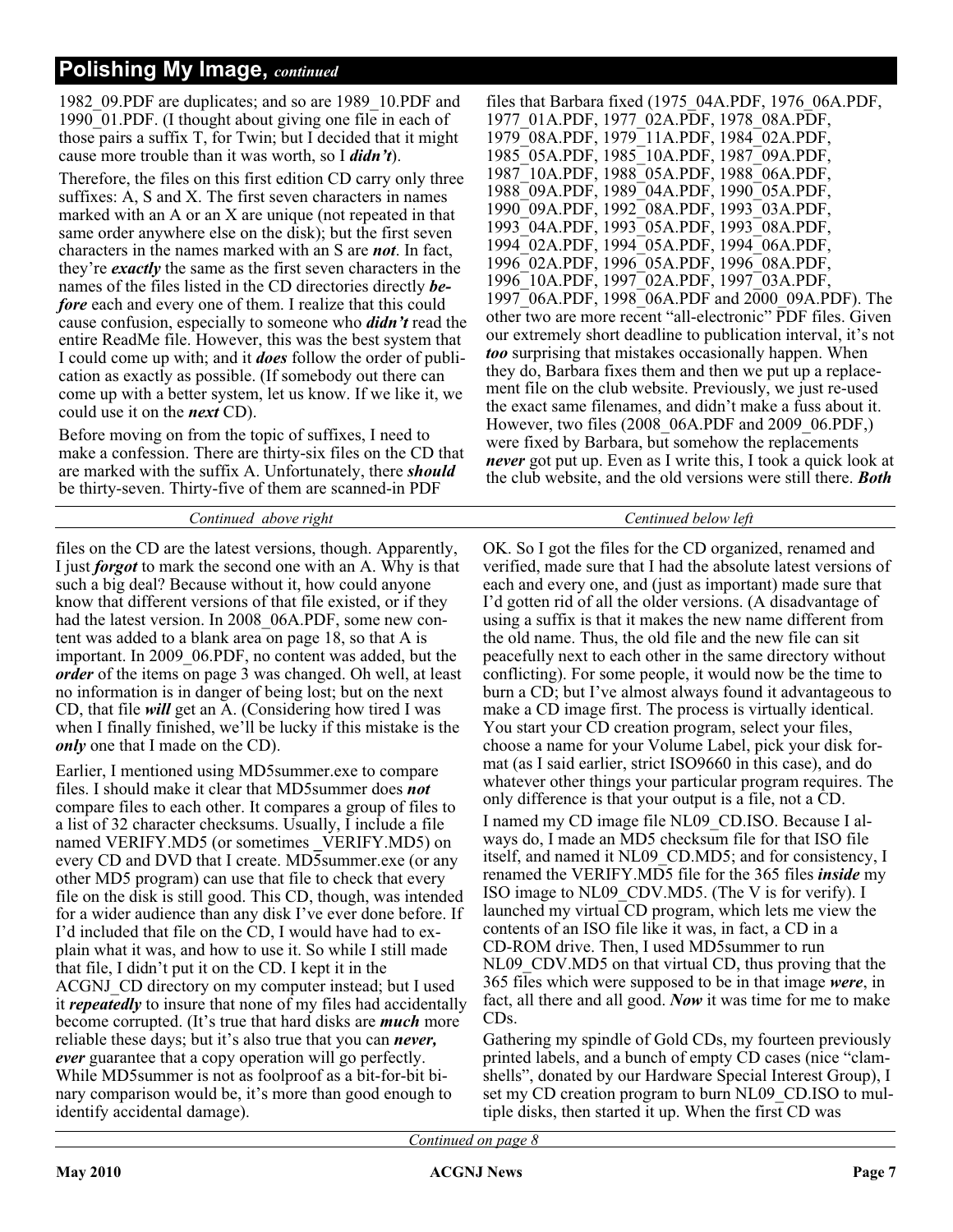

#### **First Draft**

Gold CD

completed, I gently removed the first label from its sheet; and using my "CD label applicator guide", I carefully positioned it on the first disk. By the time I had smoothed that first label into place, and inserted the now-finished CD into its case, the next CD was ready. The whole process went very fast. I didn't ruin any of the labels, so I wound up making a "first edition" press run of fourteen CDs. Next, I shuffled my stack of nicely encased CDs, so that *even I*

wouldn't know which one was the very first "first edition". Then, though it was horrendously late, I checked each CD with MD5summer and NL09\_CDV.MD5, to insure that *all* of them were *perfect*. After that, at long last, I went to bed.

Let me say that I intended to get up early Saturday morning. Really and truly I did; but nobody should be all that surprised when I admit that I got to TCF late, at about Noon. Holding out one CD for Barbara and one for myself,

*Continued above right Continued below left*

I brought twelve CDs to TCF; and we sold *seven* of them at our club table. Now, Barbara has informed me that we owe two CDs to people who donated newsletter issues; and if my brother wants one, he'll get it (for his invaluable assistance in too many ways to count). Assuming that we keep one for the club archives, that leaves just *one* "first edition" CD left for sale. Do I hear an opening bid?

Of course, it's quite possible that we'll *never* sell that last CD; but it's also possible that we'll get requests for more. If I do make more, should I make them identical to the existing disks, or should I enshrine those fourteen "first edition" CDs as "collectors items" by making any newer disks slightly different? I could do that by changing the label a bit. There's some extra white space at the bottom of the existing label. If I were to move the "Copyright..." and "All Rights Reserved" lines down about a quarter inch, that would actually balance the label better, and also give future appraisers on *Antiques Roadshow* something to look for when estimating values. I'm not sure what to do. Maybe I'll ask the Board for a decision.

I *could* blather on even longer, but this seems like a good place to stop. After all, I've got my image to think about. See you next month.  $\Box$ 

### **Back Issues Needed**

We are attempting to build a CD containing all issues of ACGNJ News in pdf format, but our collection is incomplete. We're hoping some faithful reader has been hoarding them and will be willing to lend them to us just long enough to scan them. We will return them quickly. Thanks Joseph Gaffney, who loaned his collection for scanning, and to Alex Goldfinger for contributing five missing.issuesand hard copies of many we had previously borrowed. Below is a list of what we still need.

1985: June, July, August, September

1984: August

1976: January

1975: #2 and #3 (Also pamphlet-size booklets.)

If you can supply any of these missing issues (or scanned images or good clear copies), please contact the Editor (*[bdegroot@ptd.net](mailto:bdegroot@ptd.net)*). Those who supply missing issues will receive a copy of the resulting CD as our thanks for your help.  $\Box$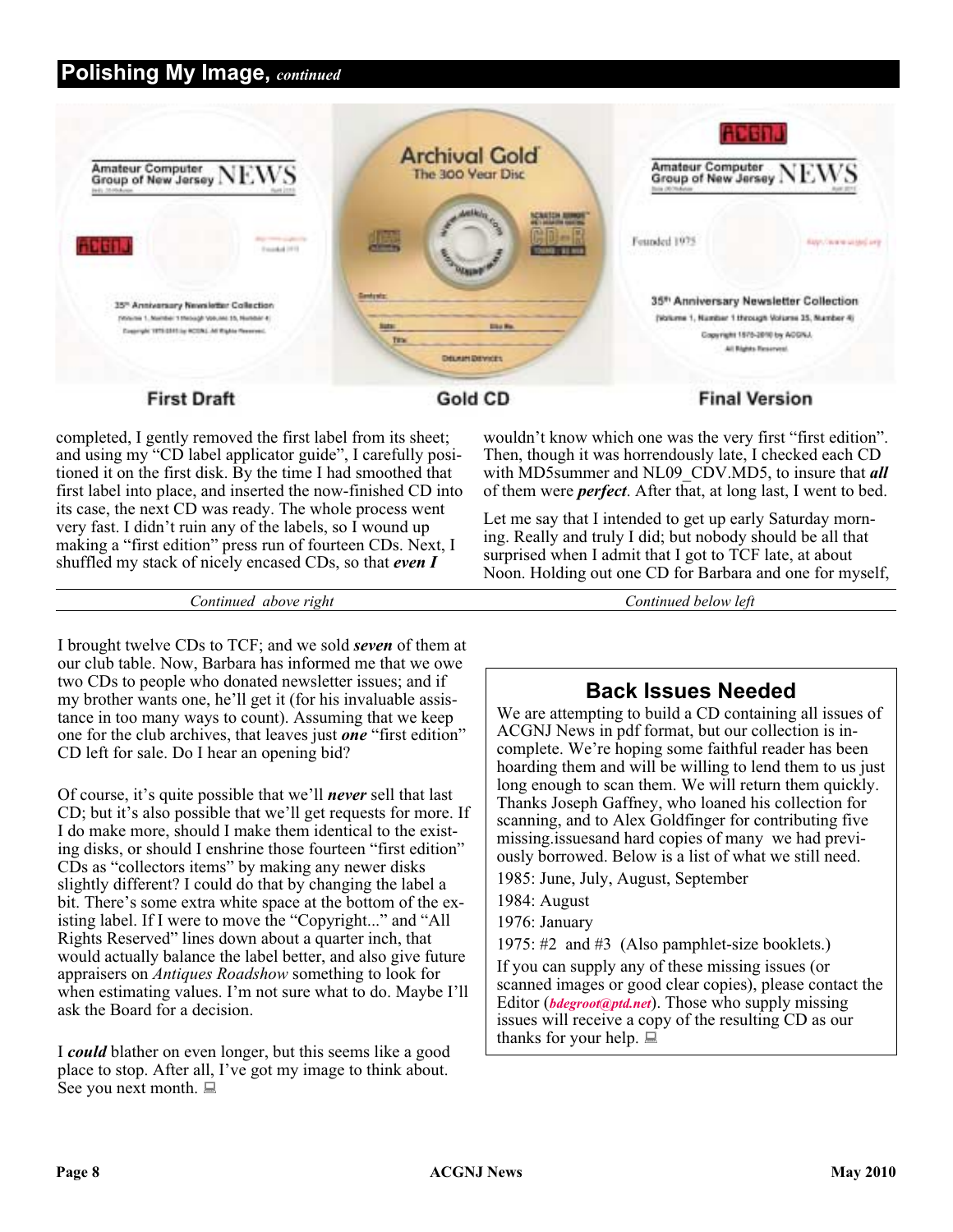### **From The DealsGuy** *Bob (The Cheapskate) Click, Greater Orlando Computer Users Group*

We attended the 2010 FACUG Spring Conference cruise and it was well attended with about 250 registrants and a total of 350 attendees (considering the non-member spouses). I was not enthused about the ship and its food, but most liked it. This conference had the most sessions I've ever seen, and with very talented presenters. There were also some APCUG people doing breakout sessions. You made a tough decision almost every hour with four great sessions to choose from, especially when we wanted to spend time shopping at Nassau, Bahamas. There was a photo-shoot session done ashore by Bill Campbell, a professional photographer who has traveled worldwide and written books. Bill did other photo-related sessions. We didn't stop at Great Stirrup Cay (Norwegian's private island) because of windy conditions; they just made a very slow trip continuing on back to Miami.

Shopping in Nassau I found a polo shirt with a pocket (hard to find these days) that had "Nassau" on it, and we bought a few other souvenir items. We also visited the Gucci store for the experience. A beautiful women's purse was on sale for "only" \$3,500, marked down from \$5,000, but darn, I had accidentally left my plastic in our cabin safe. I was disappointed not to get it for her! Maybe it will still be on sale if we visit Nassau again (and we win the lottery).

I was surprised that Microsoft was not a sponsor. Only Corel joined us on the cruise, but Smart Computing sent

lots of magazines. There were 33 breakout sessions during the Saturday and Sunday conference hours. The presentation "Technology of the Space Program" by Jeff Fishkin (works for NASA) was extremely interesting and informative. Carey Holzman's keynote talk about computer security was outstanding and informative. Carey hosts a radio show about computers.

The ship's navigator gave a great talk and we learned about an unexpected weather problem the night before that most were not aware of. It seems a sudden storm came up and the ship quickly listed about six degrees before they could correct it, which is not a serious danger, but some bottles slid off the shelves in the liquor store. Good thing we were unaware or some of us might have been there with straws helping clean up the liquor store floor. He said they quickly used pumps to move water or fuel to the proper ballast tanks to correct the listing situation. Ten lucky people got a tour of the navigation room. Everyone enjoyed a Welcome Cocktail Party on Friday evening and a Farewell Cocktail Party Sunday evening, with door prizes. I had great conversations with people that I only see at that event. Some pictures are posted at *<http://www.facug.org>*.

I heard varying opinions about this event, but most sounded positive, even when they were originally against it. The pluses were no traveling from a hotel for events, vendors didn't need to buy attendees meals, and everything that

*Continued above right Continued below left*

went on was only a few steps away from your room. No sessions after 7PM meant you could take in shows, live music in the lounges, late night buffet parties, or other ship events. I saw the best musical show I have ever seen on any ship we've been on. I enjoyed the comedian the next night. The Cruise Director announced at the musical show that 51 different countries were represented on that cruise, the most that ship ever had. Whenever my wife and I went to the buffet for a snack, we saw a few people with FACUG badges having snacks together and often meeting for the first time. All of us wearing badges were often asked what it was about, so we got a chance to promote user groups.

Next year's conference is already planned, but is in jeopardy because of very slow registrations, in spite of a positive survey taken after our return. I think it's too early in the year to start the registration, but maybe the cruise line will relent and give us more time to get the 100 registrations needed. It's a day longer and on a better ship. There will be no sessions next year during certain hours in Cozumel, Mexico.

#### **\*Another users group gives up**

I received a message from Dick Hiatt recently telling me that their San Diego Personal Computer User Group was disbanding. They have published the DealsGuy column for years and Dick has been the editor for years. Their member-

ship was at an all time low and so was their meeting attendance. I didn't ask when I called him, but I assume that, like most groups, the officers have all held their jobs for years. Their final meeting will be sort of a party without smiles, but most of the active members are likely to affiliate with other computer related groups in the area. In their good times, they had about 200 members. With all of the help for computer users, and the great camaraderie, it's hard to think that user groups are becoming an endangered species.

#### **\*Diskeeper Introduces An Update**

Most of you are familiar with the Diskeeper and Undelete products *<http://www.diskeeper.com>* and their great performance capability. Diskeeper Corporation has introduced an update. Diskeeper features a breakthrough technology called IntelliWrite that prevents the vast majority (up to 95%) of fragmentation from ever occurring. InvisiTasking technology is an important breakthrough that allows processes running in the background to run invisibly with zero conflicts. They say the Titan Defragging technology is about the strongest ever built, and the Terabyte Volume Engine technology rapidly defrags multi-terabyte volumes. (DealsGuy comment; check *[comparison-chart.aspx](http://www.diskeeper.com/diskeeper/home/comparison-chart.aspx)* to better understand that statement.)

*Continued on page 10*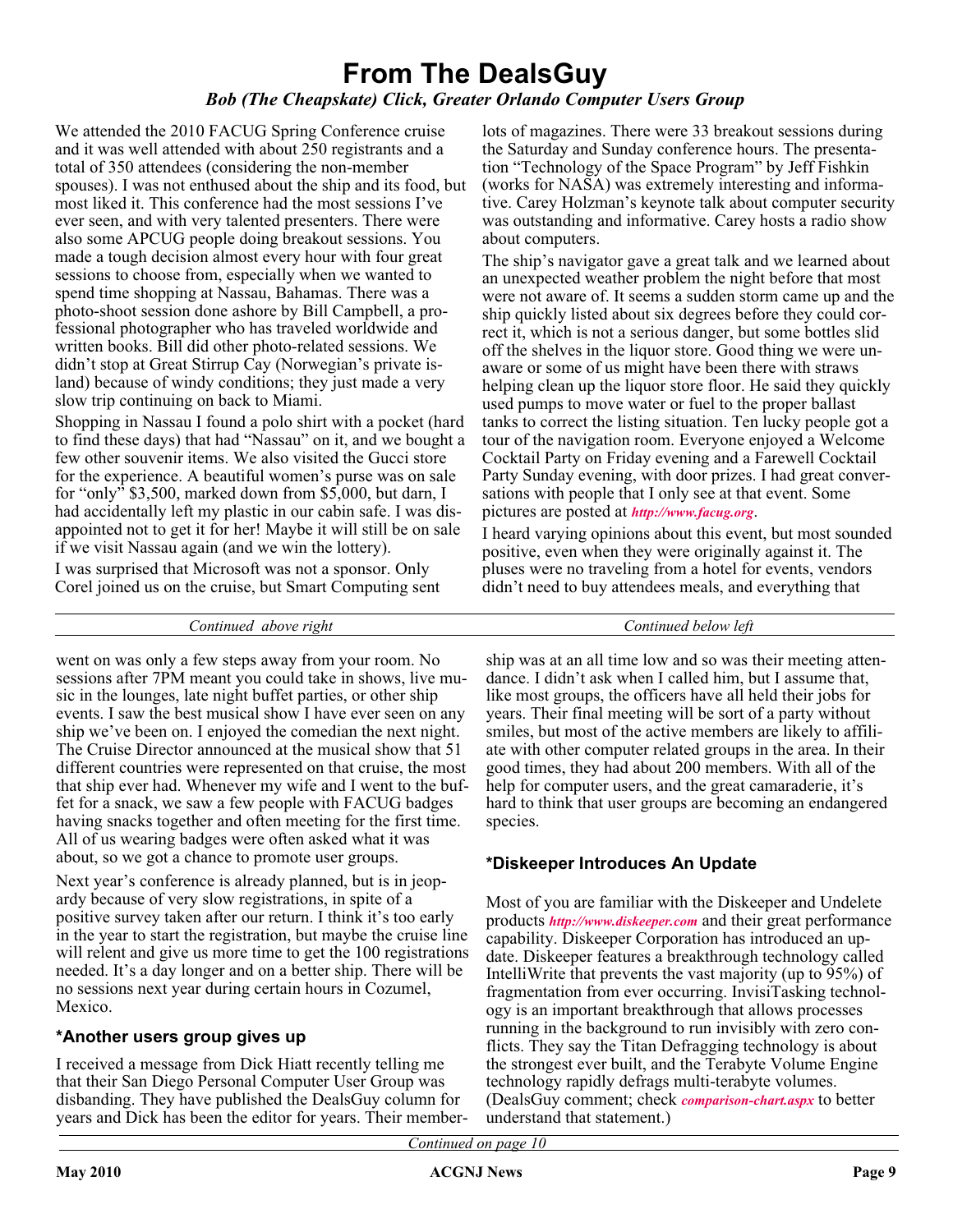#### **DealsGuy,** *continued*

They say that Boot-Time defragmentation defrags and consolidates directories to improve application speed, eliminating slows, hangs, and crashes. Defragmentation during boot-time handles those files that cannot be moved while the system is active. All Diskeeper 2010 editions are fully compatible with Windows 7 (Home Edition is not compatible with Windows 7 Enterprise). Registered users receive full 90-day telephone tech support and special upgrade pricing. I found that Diskeeper works fast and efficiently. There's more, but I don't have room for every feature here.

Undelete 2009 is not updated, but is a fascinating product. It protects files that the Windows recycle bin and backup systems miss: The following is from their Web site, but I'm not sure if it all pertains to the Home version as well.

"Undelete 2009 with InvisiTasking to the Rescue — Undelete replaces the Windows recycle bin with a catch-all Recovery Bin™ that intercepts all deleted files, no matter how they were deleted. Lost file? No problem! Use the Recovery Bin's Windows Explorer-like interface to navigate to the file, or take advantage of Undelete's powerful search capabilities. Right-click the file, select Recover, and the file is back. The Microsoft Office Version Protection functionality can even restore your earlier, saved over versions of Microsoft Office (Word, Excel, PowerPoint) files.

Undelete includes Emergency Undelete, which can recover files deleted before Undelete was installed; provided they haven't been overwritten on your hard drive, and SecureDelete 2.0, an electronic shredder to completely erase confidential files.

Innovative Set It and Forget It™ features and technology (InvisiTasking) guarantee that new Undelete 2009 will safeguard your computer silently and automatically." There's more, but I don't have room. Here are some special offers for a limited time:

Diskeeper 2010 Home 2-pack \$49.95 (Save \$30) *[Home](https://www.diskeeper.com/store/checkout/addtocart.aspx?item=49115&qty=1&srchash=_ioxswm_p)* Diskeeper 2010 Professional 2-pack \$99.95 (Save \$20)

#### *[Professional](https://www.diskeeper.com/store/checkout/addtocart.aspx?item=49365&qty=1&srchash=_ioxswm_p)*

Diskeeper 2010 Pro Premier 2-pack \$169.95 (Save \$30)

#### *[Pro Premier](https://www.diskeeper.com/store/checkout/addtocart.aspx?item=49366&qty=1&srchash=_ioxswm_p)*

Undelete 2009 Home and Diskeeper 2010 Home bundle \$49.95 (Save \$20) *[Bundle](http://www.diskeeper.com/store/checkout/addtocart.aspx?item=50519&qty=1&srchash=_ioxswm_p)*

#### **\*How About A Smart Uninstaller!**

A guy was telling me about his favorite uninstall software called Zsoft Uninstaller. I don't think it's an exclusive feature, but it has a way to keep track of any changes on your hard drive when you install a new program. If you don't like the new program, Zsoft can completely remove it even

*Continued above right Continued below left*

if there is no uninstall tool included. Prior to installing a new program, Zsoft will make some type of hard drive image to use as a reference if it has to uninstall that software. I have not tried Zsoft, but it sounds like it has a good concept and it's free; however, as with most freeware, they accept donations if you like it. Check it out at *[zsoft.dk/index/software](http://www.zsoft.dk/index/software)*. That's it for this month. I'll have some more new product announcements on my Web site that didn't offer discounts. Meet me here again next month if your editor permits. This column is written to make user group members aware of special offers or freebies I have found or arranged, and my

comments should not be interpreted to encourage, or discourage, the purchase of any products, no matter how enthused I might sound. Bob (The Cheapskate) Click <bobclick at bellsouth dot net>. Visit my Web site at *<http://www.dealsguy.com>*.



## **Eliminating Obsolete Windows Device Drivers**

*Vinny La Bash (vlabash (at) comcast.net), Sarasota PCUG Inc., Florida (www.spcug.org)*

Device drivers are programs that are designed to control (drive) specific types of hardware (devices) that are attached to your computer. These devices can be attached through wires or by wireless connections. No matter how the device is attached you need a program to tell it how to interact with the computer.

An operating system such as Windows comes with myriads of device drivers built into it so when you bring your new computer home, attach your printers, external drives, etc., most of them work fine.

The caveat is that drivers are hardware dependent and operating system specific so your external CD-ROM, which worked flawlessly under Vista, may not work with Windows 7 until you install an updated device driver designed for the new OS.

Every operating system directs device drivers to communicate with their devices through the computer bus or a communications subsystem. It is a process which is largely invisible to those trying to get work done on the computer, much like the internal workings of an automobile are

*Continued on page 11*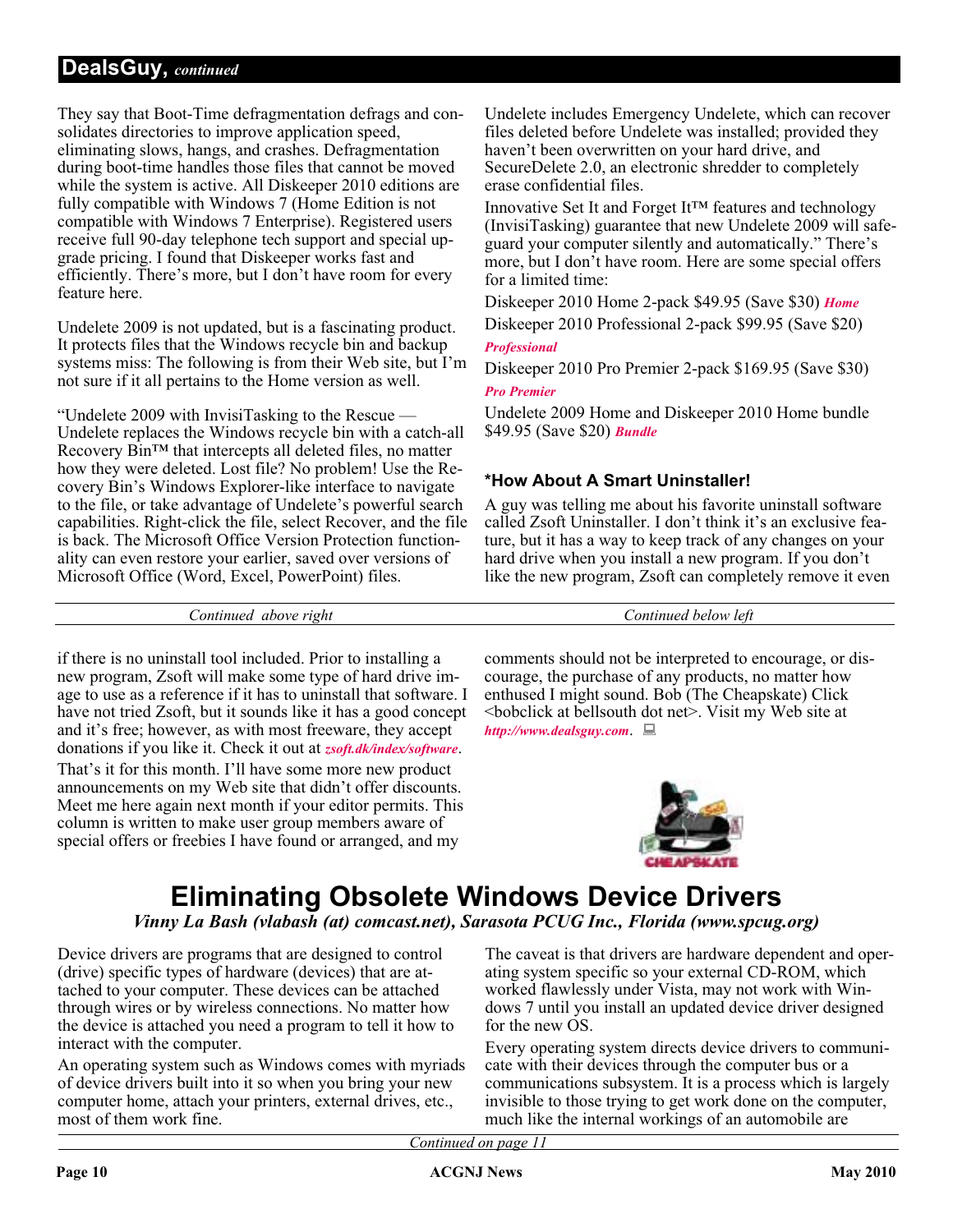### **Eliminating Obsolete Windows Device Drivers,** *continued*

largely invisible to a driver trying to get from home to the grocery store.

The invisibility of device drivers is a good thing when everything is working smoothly, but it tends to hinder troubleshooting when trying to track down the cause of a problem. When you upgrade or change hardware, Windows doesn't usually delete the old device drivers. Sometimes these obsolete programs can cause hardware conflicts. Seemingly unrelated quirky behavior on the part of the computer can often be traced to a no longer used device driver.

Resolving device driver problems in Windows can be difficult. In this article we're going to focus on finding outdated device drivers and eliminating them from your system.

Manually searching for device drivers on a Windows system can be frustrating, time-consuming, and mostly a waste of effort. Conveniently for us, Microsoft has provided a way to locate unused device drivers and remove them.

The directions herein are designed specifically for Windows 7, but the general process will work for Vista and XP. There are slight variations in the process with each of the operating systems; just be careful when reading each screen. Let's get on with it.

The Device Manager as it comes from Microsoft is not set up to display device drivers that are no longer being used. The Device Manager has to be configured to show obsolete drivers so we can remove them. You need to add something called a special Windows Environment Variable. This is a text string that contains a path, file name or drive. Programmers refer to this as a system property. We don't really care what they call it as long as it works.

- From the **Start Menu**, right-click on **Computer**.
- Select **Properties** at the bottom of the list.
- From the **System** window, select **Advanced** system settings.
- .From the **System Properties** dialog box, select the **Environment Variables** button. (See illustration)
- The **Environment Variables** dialog box contains two panels, **User variables** and **System variables**.
- Click the **New**… button.
- In the **New System Variable** dialog box, type devmgr\_show\_nonpresent\_devices
- Type 1 in the **Variable Value** text box.
- Close all the dialog boxes.

In most cases there is no need to restart the system. Let's test the results of our labor.

- Access the **Start Menu**.
- Right click **Computer.**
- Select **Manage**.
- When the **Computer Management** window appears, select **Device Manager**.
- Open the **View**menu and select **Show Hidden Devices**.

*Continued above right Continued below left*

From now on whenever you open a branch within the Device Manager tree structure and device icons are "grayed out" or appear faded, these are unused drivers. You can safely delete them. Whenever you add, remove or change your hardware configuration, check for left over drivers and avoid problems.

*This article has been obtained from APCUG with the author's permission for publication by APCUG member groups; all other uses require the permission of the author (see e-mail address above).*

### **Book Review: Office 2007 - The Missing Manual**

*George Harding (Georgehardingsbd (at) earthlink.net), Tucson Computer Society, AZ (www.aztcs.org)*

O'Reilly Publishing has a series of "Missing Manuals" that are described as "The book that should have been in the box." These books give you a detailed and complete description of all you could possibly want to know about the application in question. In this case, the book deals with the major components of Office 2007: Word, Excel, PowerPoint and Access. Microsoft provides several versions of Office, all of which include Word and Excel. PowerPoint and Access are included in some versions.

The book is extensive, being nearly 800 pages long plus two appendices and several indexes. It starts out with some of the rationale for the ribbon system used in Office 2007. It explains the Quick Access Toolbar and how to customize it. The book spends little time on the Office button, which is unfortunate. This is a major area for customization of your version of Office. There are four major sections:

Word, Excel, PowerPoint and Access, plus the initial section of the Office Toolbar and ribbon.

#### **Word**

There are eight sections: Creating, Opening and Saving documents; Entering and Editing Text; Formatting Text Paragraphs and Headings; Setting Up the Document; Themes and Templates; Spelling, Grammar and Reference Tools; Printing; and Planning with Outlines.

Each of these sections gives explicit instructions for doing a particular task; this is done in terms of the ribbon, its menus and submenus. If you are familiar with prior versions of Word, you will understand the function, but may not know where in the ribbon to find the tool you need. The sections will lead you to the proper place in the ribbon.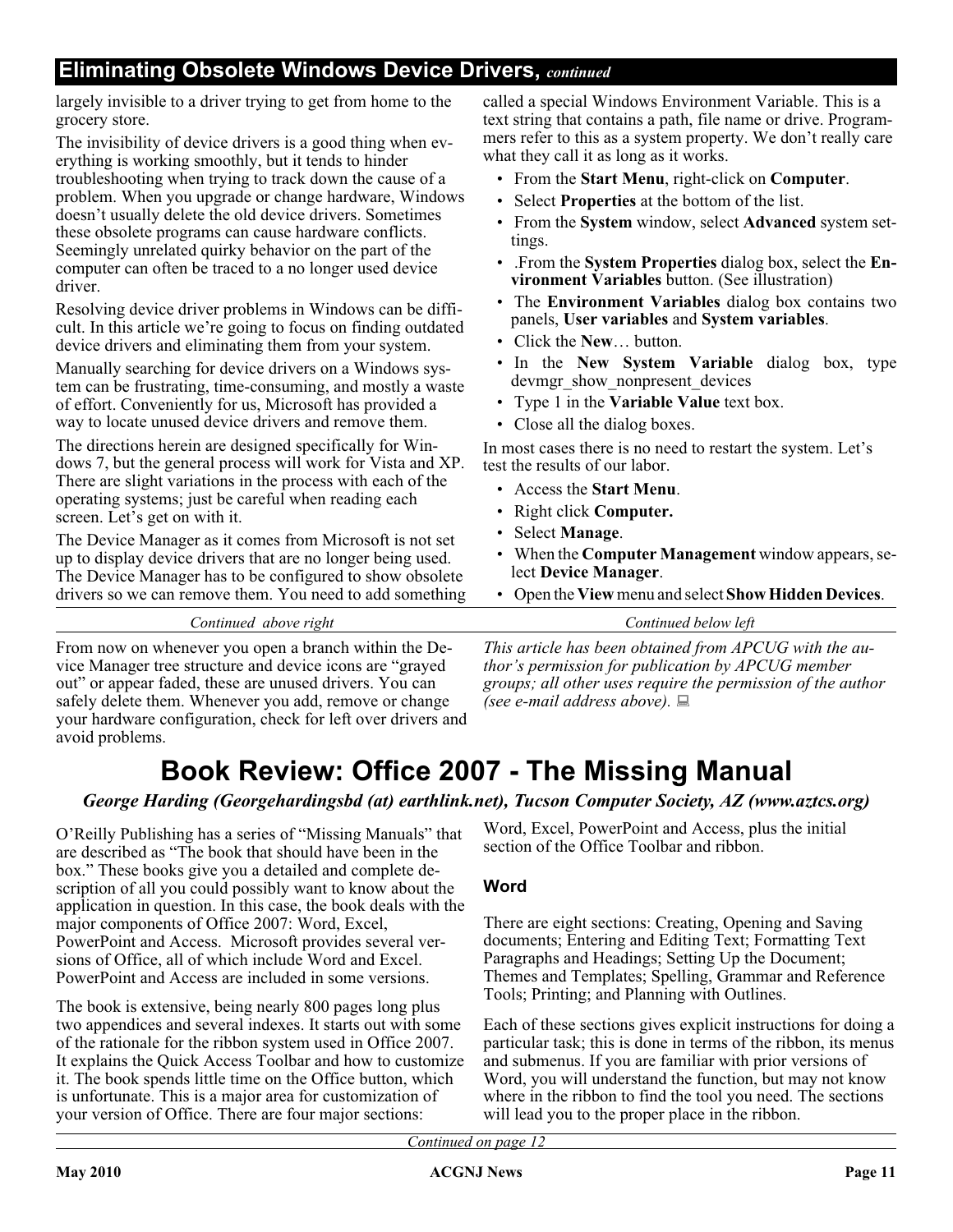#### **Excel**

There are eight sections: Creating and Navigating Worksheets; Adding Information to Worksheets; Moving Data Around a Worksheet; Managing Worksheets and Workbooks; Formatting Cells; Viewing and Printing Worksheets; Building Basic Formulas; Tables and Charts.

Here, too, the book gives explicit instructions about performing a given operation by using the tools in the ribbon. If you have used Excel before, you should refer to these sections to see how to efficiently perform in Excel 2007.

#### **PowerPoint**

Nine sections: Creating a Basic Presentation; Editing Slides; Formatting and Aligning Your Text; Formatting and Laying Out Slides; Editing Your Slideshow; Adding Charts, Diagrams, and Tables; Delivering Presentations; Printing Presentations; Images and Transitions.

This portion shows you in detail how to construct a PowerPoint slide show. You can find out the details behind any facet of the procedure, but in terms of using the ribbon. PowerPoint has been improved quite a bit and made easier to use. Reading the sections will be worth your while.

#### **Access**

There are nine sections: Creating Your First Database; Building Smarter Tables; mastering the Datasheet; Blocking Bad Data; Linking Tables with Relationships; Queries and Reusable Searches; Creating Reports; Creating Simple Forms; Importing and Exporting Data.

Access has been expanded in several ways. If you are a master of Access in prior versions, these sections will show you the many improvements in Access 2007. If you have not or rarely used Access, these sections will give you a good introduction to this powerful and versatile program

There are two Appendices, one covering "Customizing the Quick Access Toolbar," the other "Getting Help." Help includes not only built-in Help, but also the Microsoft Office website, and the several tutorials at Microsoft's website.

Finally, in a departure from traditional indices, there are separate indices for Word, Excel, PowerPoint and Access The last page of the book points out that more material is available. If a CD-ROM had been included, it would have various references, which are bookmarked at the O'Reilly page for this book. Many of the references are to Microsoft's site, but they are nonetheless helpful. This is a very helpful book for the new user of Office 2007, or those that are transitioning from a prior version of Office to 2007. Authors: Chris Grover, Matthew MacDonald, E.A. Vander Veer

Publisher: O'Reilly (*[www.oreilly.com](http://www.oreilly.com)*) ISBN 10: 0596514220 ISBN 13: 978-0596514228

Price: \$34 00, \$23 09 @ Amazon

*This article has been obtained from APCUG with the author's permission for publication by APCUG member groups; all other uses require the permission of the author (see e-mail address above).*

*Continued above right Continued below left*

## **Windows 7, Thanks, But No Thanks!**

#### *Herb Goldstein (editor (at) spcug.org), Sarasota PCUG, Florida (www.spcug.org)*

I am a devout XP user. It's not by any means perfect. It has its own set of quirks (like everything else), but it's better than anything that came before and it works quite well. It's like my house...I know where everything is. I can navigate it in the dark. I've got it furnished and decorated just the way I want it, and it took me, bit by bit, a long time to do. So why should I move across the street and start all over again? For whose benefit?

Some time ago, Microsoft provided their release candidate of Windows 7 free for all. I installed it on a spare hard drive and have been playing with it now and then. It's a nice functional operating system, but from a practical standpoint it provides me with nothing that I need or must have that's missing in XP. If you are starting as a new computer user with a new computer, it's just fine. In fact it will be on your new computer right from the get-go, want it or not.

For many reasons, there is no upgrade path to migrate from XP to Windows 7. You need to start from scratch reinstalling all your programs, all their updates and upgrades, and all the customized settings you have factored into them over time. That's providing you have your original installation disks or some record of those that you originally downloaded for which you have no installation disks. You

will need all their serial numbers that you were originally required to provide. Talk about monumental tasks!

As though that were not enough to completely turn off the bravest among you, Windows 7 has another curve ball to pitch at you. Whatever applications you want to install in Windows 7 must have perfectly valid drivers that it will recognize. Windows 7 is much more fussy about what it wants to approve. Many smaller software publishers whose applications you may now be using in XP may not have developed drivers that will work in Windows 7. You may well have to kiss some of your most fabulous freebies goodbye. The loudest argument I have heard by those urging the switch is that Microsoft will cease to recognize XP. If the automobile industry operated in similar fashion you would be forced to junk all cars more than a few years old.

So pardon me folks while I continue to avoid fixing what isn't broken. Unless and until Microsoft can offer a much better operating system that will easily migrate everything I am currently using in XP, thanks but no thanks!

*This article has been obtained from APCUG with the author's permission for publication by APCUG member groups; all other uses require the permission of the author (see e-mail address above).*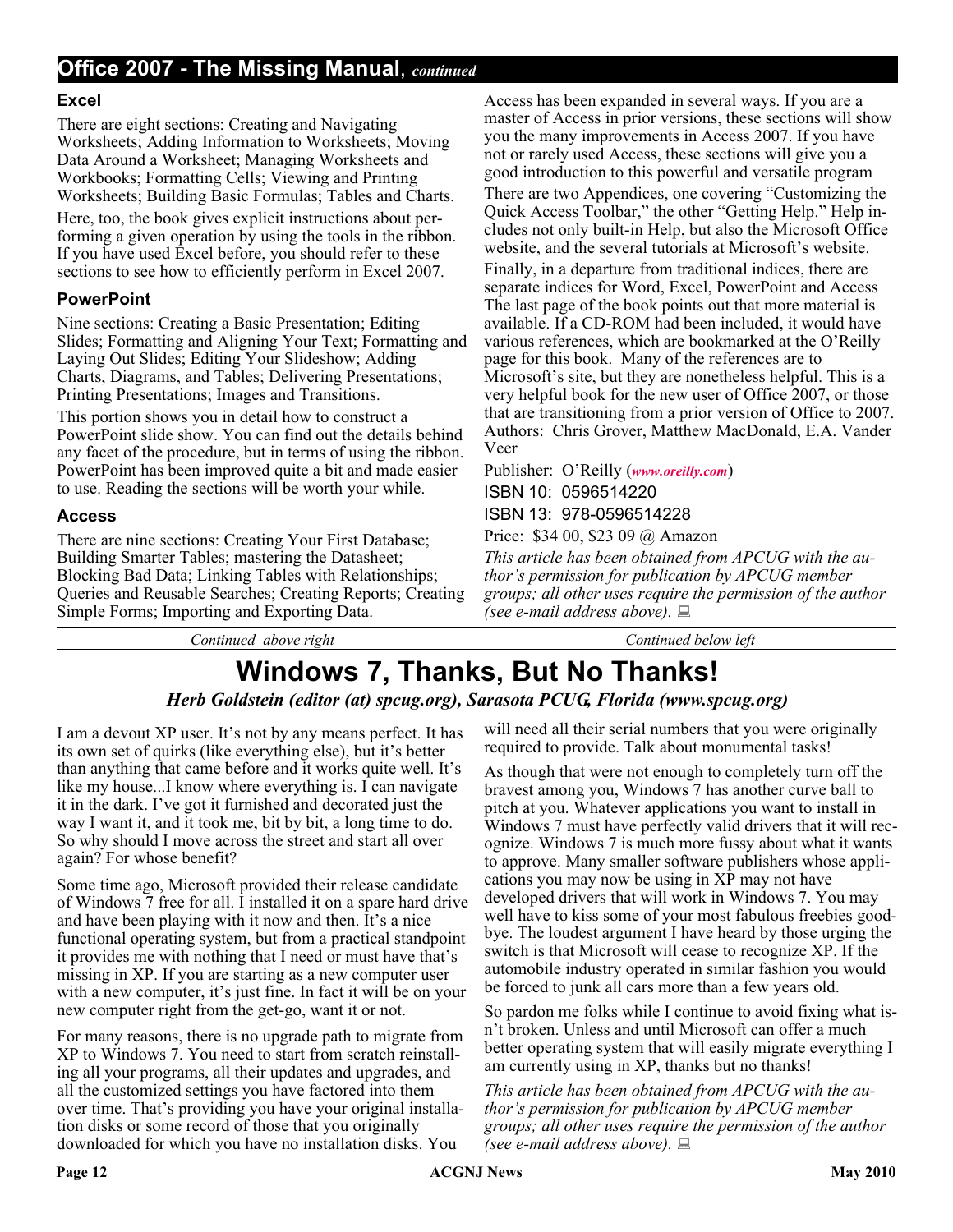### **Convert a PDF File to a Text File**

#### *Sr. Dorothy Robinson (srdorothy(at)gmail.com), Olympia Microcomputer User Group [\(http://olymug.org/\)](http://olymug.org/)*

Have you been wishing you had a piece of software that would convert PDF files to text files that you can edit? And maybe also didn't cost an arm and a leg?

BCL Technologies has such software called easyConverter Desktop that costs about \$20. That sounds like a good buy to me. But it only works with Windows (2000, XP, Vista and Win 7), that leaves a lot of people, namely Linux users, out in the cold.

The good news is that BCL also has a free, online utility that does the same thing. And your operating system doesn't come into it. Open your browser and go to *<http://pdfonline.com/pdf2word/index.asp>* and take a look.

On the left side, under a header that says "Convert PDF to Word for Free" you'll see a place to browse your computer and select a file. Note that there is no need to provide your email address, since you'll just download the file directly.

Find your file and double click it (or click once then click Open), then click the Upload and Convert button. Press it *only once*, and wait; larger files may take a while to upload. The conversion is pretty fast, under a minute for the one or two page files I tried. There is a 2 MB limit on uploads, so really big files won't work.

This part is where, if you wanted to do a lot of files, or large ones, it would be great to have an application on your computer to do it — thus eliminating the time to upload.

The next step is downloading the text file. I'm not sure why the instructions say to Right Click on the link to download the file, because for me at least it didn't work. I **Left** Clicked instead and the download dialog opened.

You'll see that the file is a rich text file (.RTF or .rtf) which can easily be opened by Word, OpenOffice Writer, Abiword, or other word processors or text editors and be available for editing. When you save it you can save it as a .doc if you like.

The dialog asks, What should (your browser) do with this file? The first choice is to open the file with the default application (mine showed OpenOffice) or you can choose another from a drop-down list. The second choice is to save the file, and if you choose Save the file, your download manager will save it to the default location — or you might get a Save as dialog and choose where to save it. One caution: opening the file directly rather than downloading it got me a Read Only file, which of course I couldn't edit. So for editing purposes, save the file before opening.

*Continued above right Continued below left*

Make your choice by clicking a radio button, then click OK. You now have a text file you can edit. And the quality is very nice, too —f or **mostly text** documents. I tried a PDF file that I had originally created in OpenOffice Writer which contained a calendar in a table. The results were not pretty! And for a postal PDF which was a requisition form using tables, the results were somewhat better but still unusable since the tables overlapped, hiding some of the text. On the other hand, I made a list of data (several rows and columns) in an OpenOffice spreadsheet, exported it to PDF, then uploaded it and converted it. When I downloaded this file, it was perfect—and perfectly editable.

For me, using Ubuntu Linux, this free, online version is a good thing. Windows users have a choice of the web version or the computer application. And pdf2word gives the best results I've seen for this kind of web application.

*This article has been obtained from APCUG with the author's permission for publication by APCUG member groups; all other uses require the permission of the author (see e-mail address above).*

**PDF** Online" FOLLOW US ON THIRD **Doc2PDF Online PDF2Word Online** Web2PDF Online D SHARE - 2 (2) **Convert PDF to Word for Free** What do you think about this free service ? Let us know.

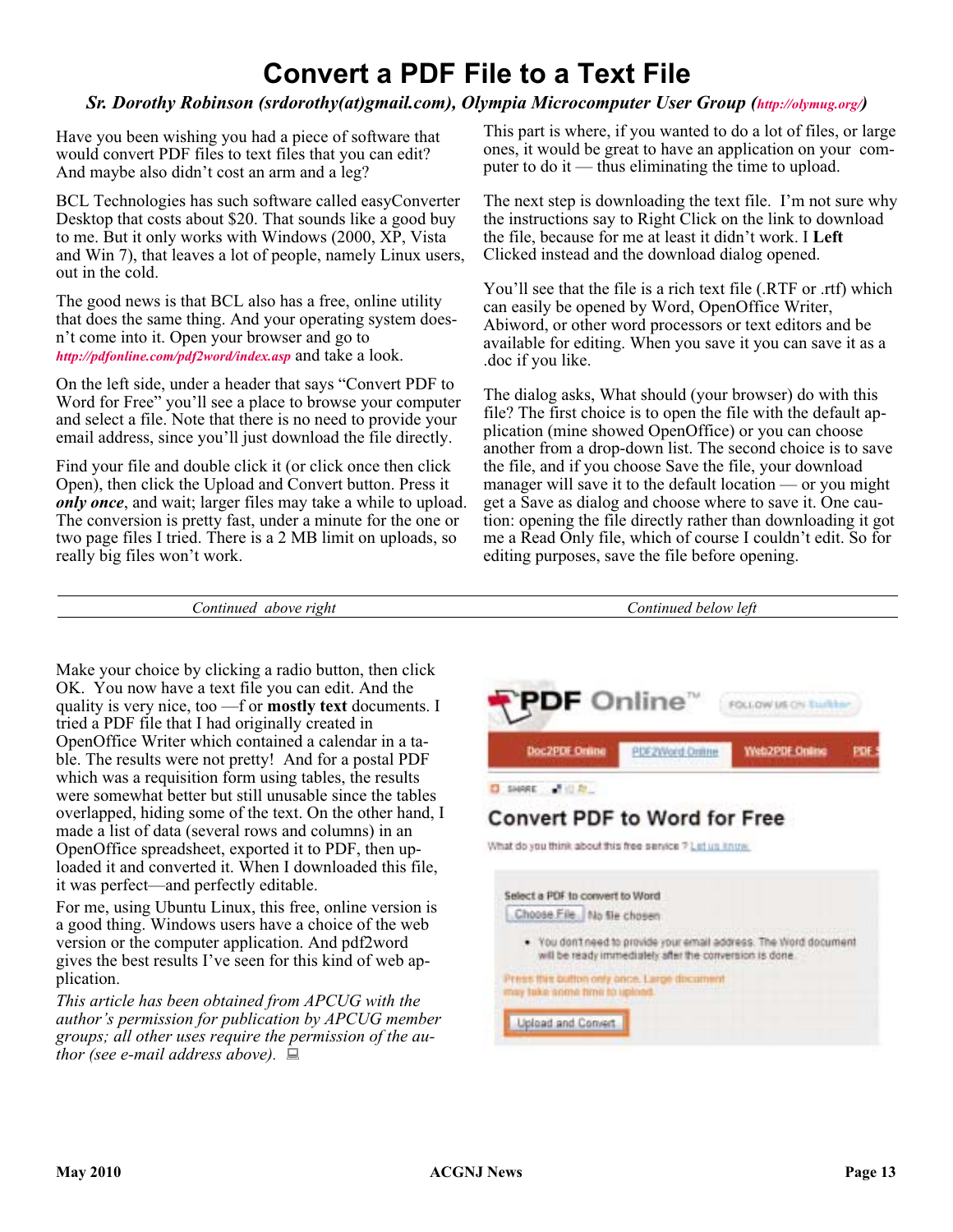### **Book Review: Beyond Digital Photography Transforming Photos into Fine Art with Photoshop and Painter**

#### *Iris Yoffa (irisonthego (at) gmail.com), Tucson Computer Society, AZ (www.aztcs.org)*

When I heard of this book from Cher Threinen-Pendarvis and Donal Jolley, I was eager to work through the pages and try all the recipes. I use both Photoshop and Painter and am always looking for new and interesting approaches to transforming photographs into art. Beyond Digital Photography is not a beginner's tutorial on the basics of each program. However, the authors' directions are broken down into clear steps that can be understood by any level of user.

Chapter 1 covers basics of working with pixels and resolution, Photoshop and Painter workspaces, a selection of palettes from both, cloning and painting, Photoshop Camera RAW, and using the Wacom Tablet. Photoshop and Painter are much the same on Windows and Mac, and recipes include keystrokes used on both. The companion web site, *[beyonddigitalbook.com](http://www.beyonddigitalbook.com)*, contains updates and many project images. Most projects begin in Photoshop or Photoshop Camera RAW with preparing the photo for image manipulation. In addition to tips for working in the applications, there are suggested camera settings, and photo shoot and production tips for improving the quality of your pictures. The first exercise is a straight forward method for creating pop-art from a photo. The recommendation is to use an image with good contrast and large, simple shapes. Filters are

applied to layers then blending modes are used to create an interaction between one layer and the one below it.

Chapter 2, "Painterly Techniques for Non-Painters," is filled with methods for turning your photo into a hand rendered painting or woodcut without picking up a paint brush.

Chapter 3 puts the focus on creating a focus.In the first project you use a mask to protect the object that should draw in the eye and remain in focus. Then a lens blur and brushwork is applied and lastly a painted border finishes up the exercise. The next two projects use the approach of blurring and brushing away most of the image background detail, then painting back areas of focus using Painter. In the last three brief exercises you create a focus using layers and Photoshop's dodge and burn tools, adjust the saturation of a selection to create focus and use a Hue/Saturation adjustment layer to create a Sepia-tone background.

Chapter 4 begins with a project to illustrate some of the power of working with a RAW file in Photoshop Camera RAW. Photoshop's Art History Brush is employed to create a textured and painterly effect for your image.

Working with clones and pastels in Painter follows. You get to build a textured manila paper and custom cloners, use

*Continued above right Continued below left*

blender brushes, create a border and paint detail back into an image, resulting in a lovely pastel. (We hope.)

The last project recreates a textured charcoal study in black and white. Once again, the focus is Painter and how to use the program for retouching, cloning, painting and blending.

Chapter 5 contains two projects to step through the process of simulating the look of water color. In the first you recreate a landscape and the second is close-up of a young child. This is the point at which we finally get to really paint!

Painting with Painter's Digital Watercolor and Watercolor Blenders brushes, you are actually taken through the process of building up watercolor washes. The Dry Digital Watercolor option in the Layers menu is used to set the imagery, simulating waiting for the washes to dry in the world of actual watercolor.

Chapter 6 includes four projects to guide you through achieving acrylic or oil painted results. These include recommendations of Master Artists to study for inspiration and the training of your artist's eye. Painter's Real Bristle Brushes are used for the first project. The second is an investigation of Chiaroscuro lighting. Painter's Cloning and Artists' Oils brushes are used to achieve results inspired by lighting and tones found in the art of the old masters.

Using Noise in Photoshop to transform an image into digital oil is next. This lesson includes using Photoshop's Lens Correction filter to address barreling and chromatic aberration in the image due to normal camera lens distortion. Oil techniques are accomplished using Photoshop's blending

layers and a variety of noise filters. The last project of the chapter presents the Painter approach to re-creating an old masters style of oil painting.

Chapter 7 is quite brief and shows two approaches for transforming your photo into abstract art. The first project is accomplished entirely with Photoshop, the second is done in Painter. The last chapter introduces methods and ideas for consideration when collaging together multiple images. In the first exercise Photoshop layers, masks, and filters are used to build a rather complex composite image.

The final exercise of the book works with both Photoshop and Painter to create a composition from multiple photos. The elements of whitespace, size relationships between elements, consistency of shadows, texture and color, and drawing the viewer around the page, are the focus.

*In Summary*: Working through the pages of this book was a wonderful adventure in exploring new ways to use Photoshop and Painter to transform photos into art. I give it a definite "thumbs up" recommendation for anyone interested in furthering their artist's eye and skill set with the Photoshop and Painter digital toolboxes.

Publisher: Peachpit Press (*[www.peachpit.com](http://www.peachpit.com)*) ISBN 10: 0321410211, \$44 99 @ Amazon

ISBN 13: 978-0321410214, \$26.69 @ Amazon

*This article has been obtained from APCUG with the author's permission for publication by APCUG member groups; all other uses require the permission of the author (see e-mail address above)*.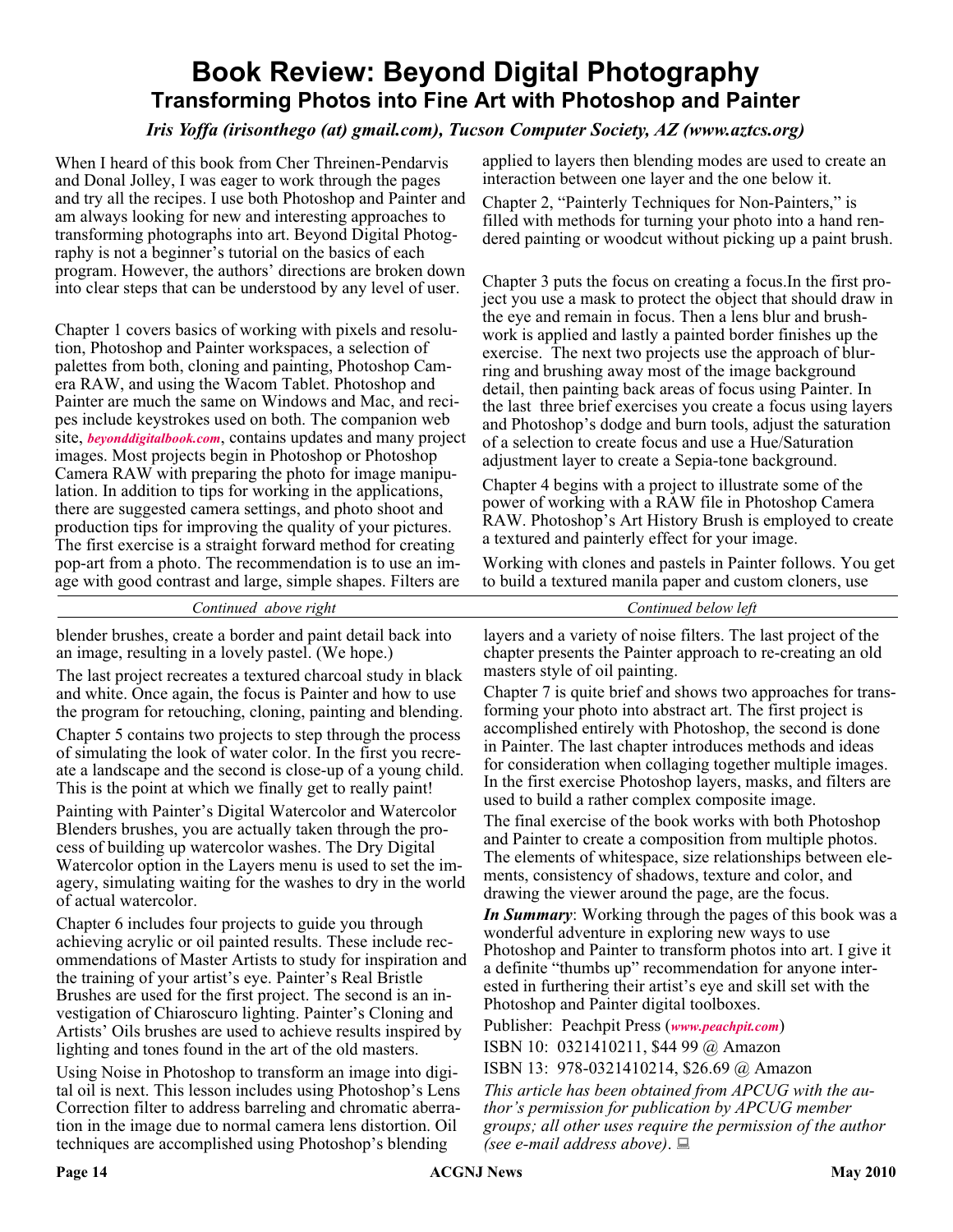### **SIG News**

#### **Layman's Forum**

Matt Skoda (som359@aol.com)

*<http://www.acgnj.org/groups/laymans.html> We meet on the second Monday of the month* (no meetings in July and August) to discuss issues of interest to novice

#### **FireFox Activity**

*Firefox@acgnj.org*

This SIG is intended to be an open forum for **all** FireFox and Mozilla techniques and technologies, to encourage the study and development of web sites of all kinds. All the browsers will be considered and examined. All are encouraged to "think out of the box" about new web site design. All members and guests are invited to check out the design concepts and voice their opinion. *Our next meeting, May 17.*

#### **NJ Gamers**

*Gregg McCarthy (greggmajestic@gmail.com)*

#### *<http://www.NJGamers.com>*

#### *[www.lanparty.com](http://www.lanparty.com)*

**The next Friday Night Frag will be May 14, 12 p.m. to Saturday 12 noon — 18 hours for 5 bucks!**

BYOC - Bring your own computer

BYOF - Bring your own food.

and if you don't like sitting on metal chairs... BYO chair!

#### **LUNICS (Linux/Unix)**

Andreas Meyer (lunics@acgnj.org)

#### *<http//www.acgnj.org/groups/lunics.html>*

LUNICS is a group for those who share an interest in Unix and similar operating systems. While we do quite a bit with Linux, we've also been known to discuss Solaris and BSD as well. We meet on the first Monday of the month at the Scotch Plains Rescue Squad. See the web page for directions and more information.

*Our next meetings, May 3.*

#### **Window Pains**

John Raff (jraff@comcast.net)

#### *<http://www.acgnj.org/groups/winpains.html>*

Our intent is to provide members with Windows oriented application discussions, Microsoft and Linux style. Presentation to be directed to more heavy technological level of attendee, although newbies are welcomed.

*May 21*: Introduction to Investing/Financial Software, by Philip Lees.  $\Box$ 

#### **Main Meeting**

*<http://www.acgnj.org/groups/mainmeet.html>*

*Mike Redlich (mike@redlich.net*)

*May 7*: Comparison of OpenOffice.org, MS Office, and other Office Suites, continued from Feb., by Bob Hawes.  $\Box$ 

#### **Web Dev**

Evan Willliams (ewilliams@collaboron.com)

This SIG is an open forum for all Website Development techniques and technologies, to encourage study and development of web sites of all kinds. All languages will be considered and examined. The current project is a CMS for the club. Anyone interested in starting a new project, come to the meeting and announce / explain. Provide as much detail as possible. WebDev should be an all-encompasing development and examination forum for all issues, applications, OS, languages and systems one can use to build Websites. We currently have two Web dev languages .NET and Java as SIGs but other langages and OS need to be investigated, examined and tested; Windows, Linux, UNIX, DEC, Vax, HP etc. Intel-PC, Motorola - MAC etc. *Next meetings May 12.*

#### **Java**

Mike Redlich (mike@redlich.net)

#### *<http://www.javasig.org>*

*May 11:* Developing Applications for the BlackBerry using Java and Eclipse

This month Manny Goyenechea will be making a presentation on the Blackberry Platform and Blackberry Platform APIs.

He will show:

\* How to sign up to become a Blackberry Application Developer

\* Where to obtain Blackberry Developer emulators, SDKs, and tools

\* How to install and configure Blackberry Developer emulators, sdks, and tools

Finally, he will demonstrate:

\* How to develop and test a custom theme for Blackberry emulator and phone

\* How to develop and test a custom application for to Blackberry emulator and phone  $\Box$ 

#### **Investment Software**

Jim Cooper (jim@thecoopers.org)

#### *[http://www.acgnj.org/groups/sig\\_investment.html](http://www.acgnj.org/groups/sig_investment.html)*

The Investment SIG continues with presentations on how to use analysis programs TC2000 and TCNet. Large charts are presented on our pull down screen and illustrate the application of computer scans and formulas to find stocks for profitable investments. Technical analysis determines buy points, sell points and projected moves. Technical analysis can also be used on fundamentals such as earnings, sales growth, etc. We're no longer focusing on just Telechart -- if you are using (or interested in) Tradestation, eSignal, VectorVest -- or just in learning how to select and use charting and technical analysis, come join us !!

*Our next meetings: May 13.*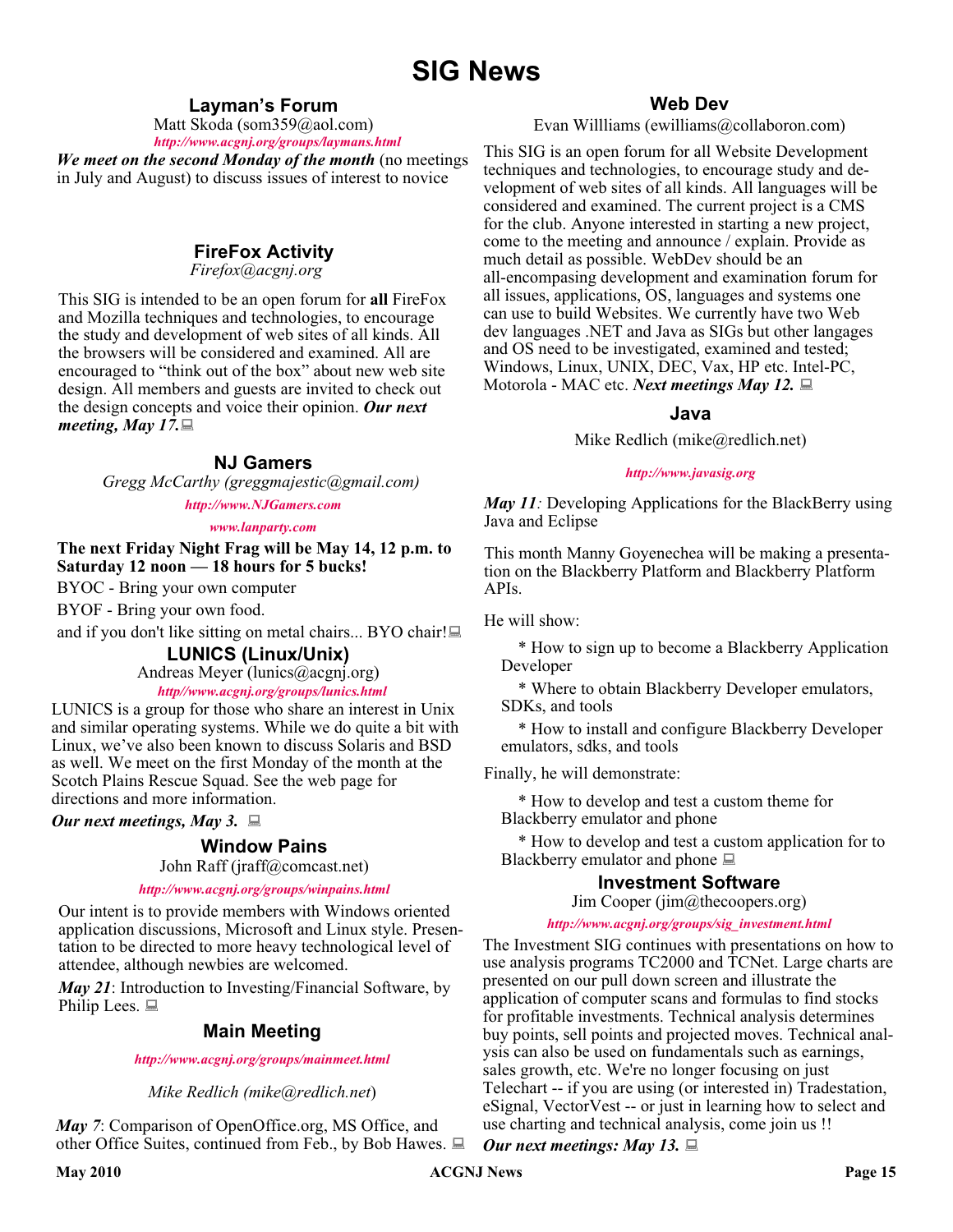#### **Hardware Activity**

Mike Reagan (hardware@acgnj.org)

This group is dedicated to repairing, refurbishing and/or recycling older computers. Ten people attended the first meeting of the ACGNJ Hardware Activity; so there is still a market for this type of event. One guy came all the way from the Bronx! Although we looked at some of the older equipment stored in the back room, most of our time was

spent in talking about past experiences and planning for the future. Hopefully, we can establish a viable long-term schedule of projects, and keep the interest of those who attended this inaugural meeting. If you have a hardware problem, bring it in and we can all help fix or demolish it. (no guarantees either way)

*Our next meeting May 27.*

#### **C/C++ Programming**

*Bruce Arnold (barnold@ieee.org)*

#### *<http://acgnj.barnold.us/index.html>*

This group is devoted to programming languages in general and  $\dot{C}$ ,  $C++$ , and  $C++$  for Windows programming in particular. Each month a small but hopefully useful program (complete with source code) is presented for discussion.

*April*:. This was a "Members Night". Members were encouraged to bring in  $C++$  questions, problems, and even programs to be discussed by the entire group. Additionally, we had a review of topics covered during the last few months. Most of the programs previously presented used the latest C++ compiler in Microsoft's Visual Studio 2008.

*Our next meeting: May 18.*

### **Google Voice, Free Long Distance**

*Hank Pearson (hank.pearson@asciigroup.org), Arizona Society for Computer Info., inc. ([www.asciigroup.org](http://www.asciigroup.org))*

What is Google Voice?

- A phone line? No
- Instant messaging? No
- A new Google telephone? No
- A new wireless phone plan? No
- VoIP (Voice over Internet Protocol)? No

It is totally free? Yes!

- Free long distance? Yes!
- Free phone number? Yes!
- Intelligent forwarding? Yes!
- More versatile voicemail? Yes!
- And a lot more free features? Yes!

Do you have to be at a computer to use Google Voice? No. Use Google Voice from any phone. Google Voice is free, but you need an invitation.

Just Google for 'Google Voice invitation.' When you receive your invitation, select a free phone number.

When someone calls your Google number, some or all of your phones can ring at once - your home phone, mobile phone, work phone, your cousin's phone where you are visiting. You can answer from any of them.

You can organize your contacts into groups and let some contacts ring all your phones, others ring certain phones, others go straight to voicemail, and still others get blocked.

You can personalize your voicemail greeting for groups or even individuals.

You can listen to your voicemail from any phone or listen online, or receive email or SMS (texting) notification. You can read voicemail transcripts visually online, and see each word underlined as it is spoken by your callers.

When you are online, you can just click a contact to call local or long distance. Or you can call from any phone by dialing extra digits. You can call any number without setting up a contact. All calls to the contiguous 48 states are free! Check out the rates for other locations

You can send, receive, and store SMS (texting) messages.

You can screen calls and record calls.

Similar to a mobile phone interface, you can review calls placed, received, missed, and so on.

Can you port your existing phone number? Officially, not quite yet. "We hope to offer this option in the near future." But a few people have been reported to have ported their numbers. News on this subject might change fast. To keep up with the latest stories, Google for "Google Voice port existing number."

There's even more to Google Voice! And it's free! *This article has been obtained from APCUG with the author's permission for publication by APCUG member groups; all other uses require the permission of the author (see e-mail address above).*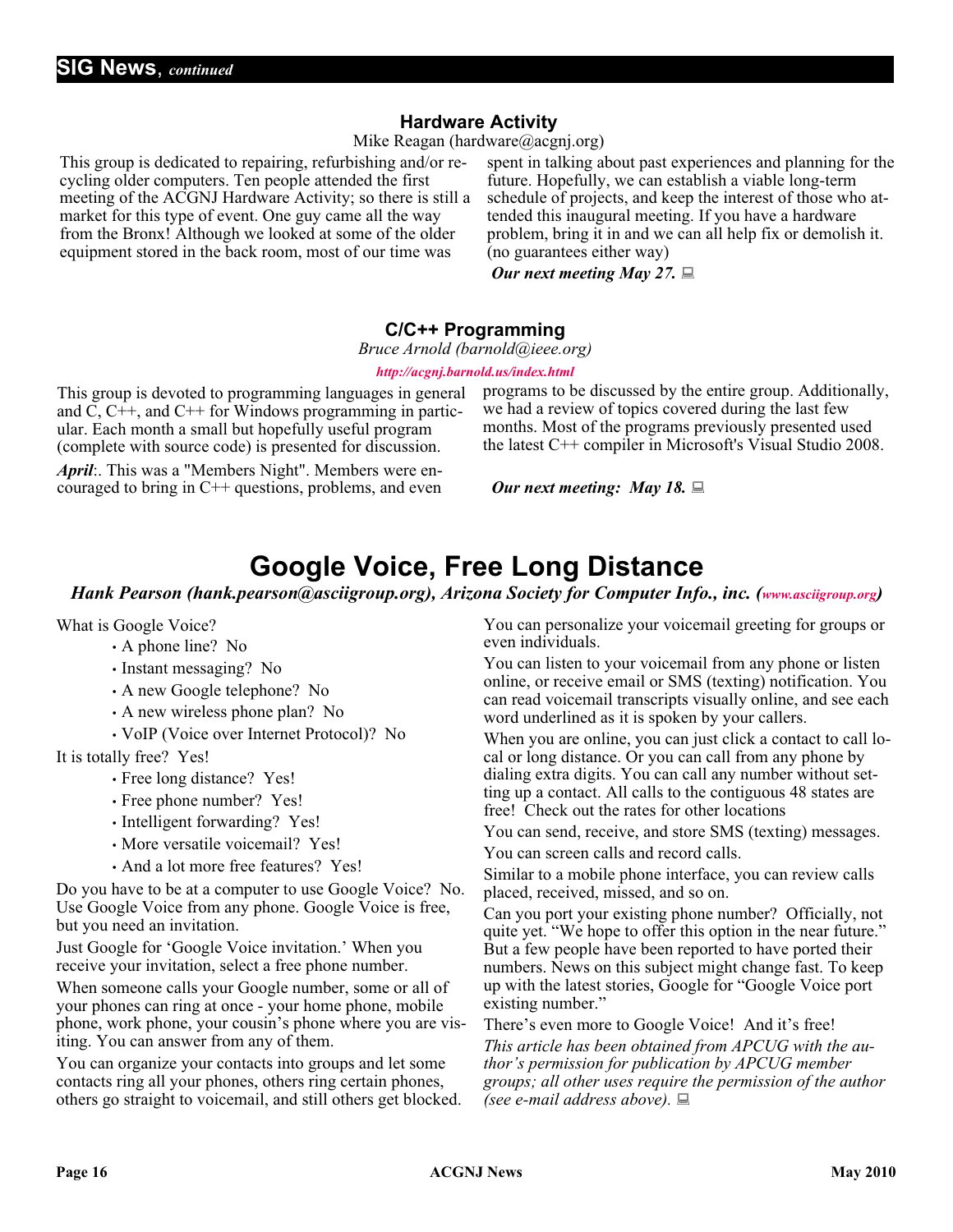### **Guru Corner**

If you need help with any of the technologies listed below, you can call on the person listed. Please be considerate and call before 10 PM.

#### **Discount Computer Magazine Price List**

**As described by the DealsGuy**

|                        | you can call on the person listed. Please be considerate and |              |                                                                                                                         | 1 <sub>yr</sub> |       | $2 \text{ yr}$ 3 yr |
|------------------------|--------------------------------------------------------------|--------------|-------------------------------------------------------------------------------------------------------------------------|-----------------|-------|---------------------|
| call before 10 PM.     |                                                              |              | <b>Computer Games</b>                                                                                                   | \$10.95         | 20.95 | 29.95               |
|                        | <b>Software</b>                                              |              | <b>Computer Gaming World</b>                                                                                            | 14.95           | 28.95 | 41.95               |
|                        |                                                              |              | Computer Shopper1                                                                                                       | 16.97           | 32.95 | 47.95               |
| <b>HTML</b>            | Mike Redlich                                                 | 908-246-0410 | Dr. Dobbs Journal                                                                                                       | 15.95           | 30.95 |                     |
|                        | Jo-Anne Head                                                 | 908-769-7385 | Mac Addict                                                                                                              | 10.97           |       |                     |
| ColdFusion             | Jo-Anne Head                                                 | 908-769-7385 | Mac Home Journal                                                                                                        | 15.97           | 29.97 |                     |
|                        |                                                              |              | Mac World                                                                                                               | 12.95           |       |                     |
| <b>CSS</b>             | Frank Warren                                                 | 908-756-1681 | Maximum PC                                                                                                              | 9.95            | 18.95 | 27.95               |
|                        | Jo-Anne Head                                                 | 908-769-7385 | Microsoft System Journal                                                                                                | 21.95           | 39.95 |                     |
| Java                   | Mike Redlich                                                 | 908-246-0410 | PC Gamer                                                                                                                | 12.95           |       |                     |
|                        |                                                              |              | PC Magazine (22/44/66 Issues)                                                                                           | 25.97           | 48.95 | 68.95               |
| $C++$                  | <b>Bruce Arnold</b>                                          | 908-735-7898 | PC World                                                                                                                | 16.95           |       |                     |
|                        | Mike Redlich                                                 | 908-246-0410 | Wired                                                                                                                   | 6.00            | 12.00 | 17.00               |
| ASP                    | Mike Redlich                                                 | 908-246-0410 | These prices are for new subscriptions and renewals. All<br>orders must be accompanied by a check, cash or Money        |                 |       |                     |
| Perl                   | John Raff                                                    | 973-560-9070 | Order. Make payable to Herb Goodman, and mail to:                                                                       |                 |       |                     |
|                        | Frank Warren                                                 | 908-756-1681 | Herb Goodman, 8295 Sunlake Drive, Boca Raton,<br>FL 33496                                                               |                 |       |                     |
| XML                    | Mike Redlich                                                 | 908-246-0410 | Telephone: 561-488-4465, e-mail: hgoodman@prod-<br>igy.net                                                              |                 |       |                     |
| Genealogy              | Frank Warren                                                 | 908-756-1681 | Please allow 10 to 12 weeks for your magazines to start.                                                                |                 |       |                     |
| <b>Home Automation</b> | Frank Warren                                                 | 908-756-1681 | For renewals you must supply an address label from your<br>present subscription to insure the correct start of your re- |                 |       |                     |
|                        | <b>Operating Systems</b>                                     |              | newal. As an extra service I will mail a renewal notice<br>about 4 months prior to their expiration date. I carry more  |                 |       |                     |
| Windows 3.1            | <b>Ted Martin</b>                                            | 732-636-1942 | than 300 titles at excellent prices — email for prices. $\Box$                                                          |                 |       |                     |

#### **ACGNJ MEMBERSHIP APPLICATION**

Sign up online at http://www.acguj.org/membershipApplication.html and pay dues with PayPal.

|                 |                                          | Dues                                                                              |           |                |                       |
|-----------------|------------------------------------------|-----------------------------------------------------------------------------------|-----------|----------------|-----------------------|
|                 | <b>US/CANADA</b>                         | <b>FAMILY OF MEMBER</b>                                                           |           | <b>STUDENT</b> | <b>SENIOR CITIZEN</b> |
| 1 Year          | \$25                                     | \$10                                                                              |           | \$20           | (Over 65)<br>\$20     |
| 2 Years         | \$40                                     |                                                                                   |           |                |                       |
| 3 Years         | \$55                                     |                                                                                   |           |                | \$45                  |
|                 | Mail this application and your check to: | AMATEUR COMPUTER GROUP OF NEW JERSEY, INC., P.0. BOX 135, SCOTCH PLAINS, NJ 07076 |           |                |                       |
|                 |                                          | New Member Renewal Address Change                                                 |           |                |                       |
|                 | First Name                               |                                                                                   | Last Name |                | Phone                 |
| Mailing Address |                                          |                                                                                   |           |                | E-Mail                |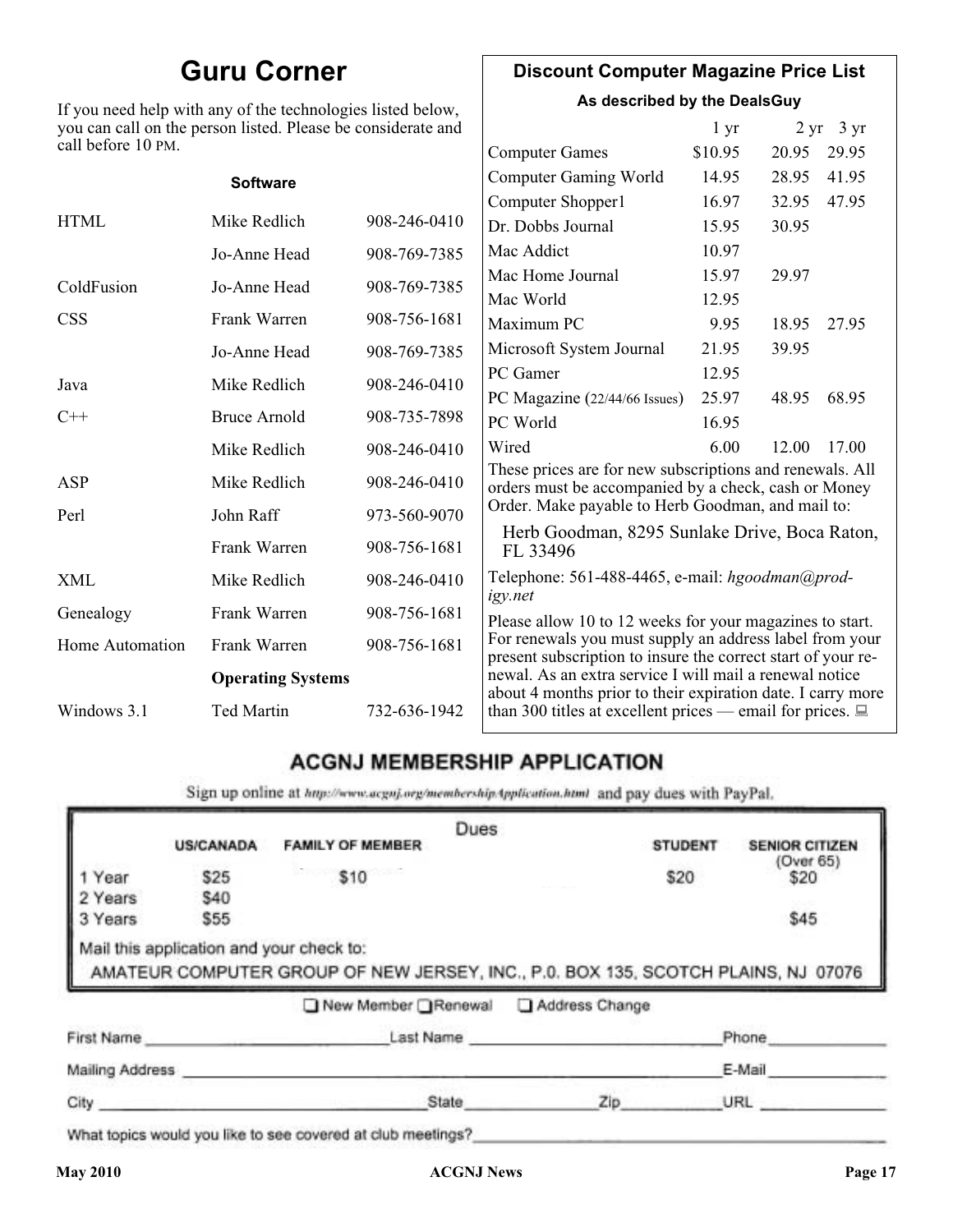| <b>Other Local Computer Groups</b>                                                                                                                                             |                                                                                                                                                           |                                                                                                                                                                      |  |  |
|--------------------------------------------------------------------------------------------------------------------------------------------------------------------------------|-----------------------------------------------------------------------------------------------------------------------------------------------------------|----------------------------------------------------------------------------------------------------------------------------------------------------------------------|--|--|
| <b>Princeton Macintosh User Group:</b> 7:15 pm 2nd<br>Tuesday, Jadwin Hall, A-10, Washington Rd,<br>Princeton, $(609)$ 252-1163, www.pmug-nj.org                               | Linux Users Group in Princeton: 7 pm, 2nd<br>Wednesday, Lawrence Branch Mercer Library,<br>Rt#1 & Darrah Lane, Lawrence NJ<br>http://www.lugip.org        | <b>New York PC:</b> 3rd Thurs, 7 pm, PS 41, 116 W<br>11th St. For info call hotline, (212) 533-NYPC,<br>http://www.nypc.org                                          |  |  |
| <b>Computer Education Society of Philadelphia:</b><br>Meetings & Workshops at Jem Electronics, 6622<br>Castor Ave, Philadelphia PA. www.cesop.org/                             | <b>Brookdale Computer Users Group:</b> 7 pm, 3rd<br>Friday, Brookdale Community College, Bldg<br>MAN Rm 103, Lincroft NJ. (732)-739-9633.<br>www.bcug.com | NJ Macintosh User Group: 8 pm, 3rd Tuesday,<br>Allwood Branch Library, Lyall Rd, Clifton NJ.<br>$(201) 893 - 5274$ http://www.njmug.org.                             |  |  |
| PC User Group of So. Jersey: 2nd Mon., 7 pm,<br>Trinity Presb. Church, 499 Rt 70 E, Cherry Hill,<br>NJ. L. Horn, (856) 983-5360<br>http://www.pcugsj.org                       | Hunterdon Computer Club: 8:30 am, 3rd Sat,<br>Hunterdon Medical Center, Rt 31, Flemington NJ.<br>www.hunterdoncomputerclub.org. (908)<br>995-4042.        | NY Amateur Computer Group: 2nd Thurs, 7<br>pm, Rm 806 Silver Bldg, NYU, 32 Waverly Pl,<br>NYC http://www.nyacc.org                                                   |  |  |
| Morris Micro Computer Club: 7 pm 2nd Thurs.,<br>Morris County Library, Hanover Ave, Morristown<br>NJ, (973) 267-0871.<br>http://www.morrismicro.com                            | Central Jersey Computer Club: 8 pm, 4th Fri-<br>day, Rm 74, Armstrong Hall, College of NJ. Rich<br>Williams, (609) 466-0909.                              | NJ PC User Group: 2nd Thurs, Monroe Rm at<br>Wyckoff Public Library, 7 pm. Maureen Shannon,<br>$(201)$ 853-7432, www.njpcug.org                                      |  |  |
| <b>Philadelphia Area Computer Society: 3rd Sat, 12</b><br>noon Main Meeting, groups 8 am-3 pm. Upper<br>Moreland Middle School, Hatboro PA. (215)<br>764-6338. www.pacsnet.org | NJ Computer Club: 6:15 pm, 2nd Wednesday ex-<br>cept Jul & Aug, North Branch Reformed Church,<br>203 Rt 28, Bridgewater NJ. http://www.njcc.org           | Princeton PC Users Group: 2nd Monday,<br>Lawrenceville Library, Alt Rt 1 & Darrah Lane,<br>Lawrenceville, Paul Kurivchack (908) 218-0778,<br>http://www.ppcug-nj.org |  |  |

| <b>Classified</b>                                                                                                                                                                                                 | <b>Radio and TV Programs</b>                                                                                                                                                                                                 |  |
|-------------------------------------------------------------------------------------------------------------------------------------------------------------------------------------------------------------------|------------------------------------------------------------------------------------------------------------------------------------------------------------------------------------------------------------------------------|--|
| <b>FREE TO MEMBERS.</b> Use our classi-<br>fied ads to sell off your surplus computer                                                                                                                             | <b>Computer Radio Show, WBAI</b><br>Amold<br>Slenside Rd<br>99.5 FM, NY, Wed. 8-9 p.m.<br>Auditorium                                                                                                                         |  |
| stuff. Send copy to Classified, ACGNJ<br>NEWS, P.O. Box 135, Scotch Plains NJ<br>07076 or e-mail to the editor,<br><i>bdegroot@ptd.net.</i> Classified ads are free to<br>members, one per issue. Non-members pay | <b>Software</b><br>Review,<br>The<br>LEXA A3<br>Learning Channel, Saturday<br>78ع<br>10-10:30 p.m.                                                                                                                           |  |
| \$10. Send check payable to ACGNJ Inc. with<br>copy. Reasonable length, please. Deadline:<br>1st of preceding month. (For example, April                                                                          | On Computers, WCTC 1450<br>0.5.22<br>AM, New Brunswick, Sunday<br>Echo<br>Queen<br>1-4 p.m. To ask questions call<br>Diner<br>$(800)$ 677-0874.                                                                              |  |
| Member of<br>Personal Computer User Groups                                                                                                                                                                        | Borlo Ave<br>C.)<br><b>PC Talk, Sunday from 8 p.m. to</b><br>Term Rd.<br>Scotch Plains<br>10 p.m., 1210 AM Philadelphia.<br>Rescue Sound<br><b>Ext1 135</b><br>$1800 - 876 - WPEN$ , Webcast<br>at http://www.pctalkweb.net. |  |

#### *<http://www.apcug.net>*

#### **Directions to Meetings at Scotch Plains Rescue Squad, 1916 Bartle Ave., Scotch Plains NJ**

#### **From New York City or Northern New Jersey**

Take Route 1&9 or the Garden State Parkway to US 22 Westbound.

#### **From Southern New Jersey**

Take Parkway north to Exit 135 (Clark). Stay on left of ramp, follow circle under Parkway. Bear right to Central Avenue; follow to Westfield and under RR overpass. Left at light to North Avenue; follow to light in Fanwood. Right on Martine (which becomes Park Ave). Right on Bartle Ave in middle of shopping district.Scotch Plains Rescue Squad (2-story brick) is located on the right. Do not park in the row next to the building — you'll be towed.

#### **From I-78 (either direction)**

Take exit 41 (Scotch Plains); follow signs to US 22. Turn right at light at bottom of hill and use overpass to cross Rt. 22. Follow US 22 Westbound directions.

#### **From US 22 Westbound**

 $\zeta$ 

Exit at Park Avenue, Scotch Plains after McDonalds on the right, diagonally opposite Scotchwood Diner on the left, immediately before the overpass. After exiting, turn left at the light and use overpass to cross US 22. Bear right at bottom of ramp to continue south on Park Avenue. Turn left at the second light (a staggered intersection). Scotch Plains Rescue Squad (2-story brick) is on the right. Do not park in the row next to the building — you'll be towed. We meet on the second floor, entering by the door at the right front of the building.

#### **From Western New Jersey**

Take US 22 Eastbound to the Park Avenue exit. The exit is about a mile past Terrill Road and immediately past the overpass. Exit onto Park Avenue South and follow the directions above to the Rescue Squad building.

#### Page 18 **May 2010 Page 18** ACGNJ News